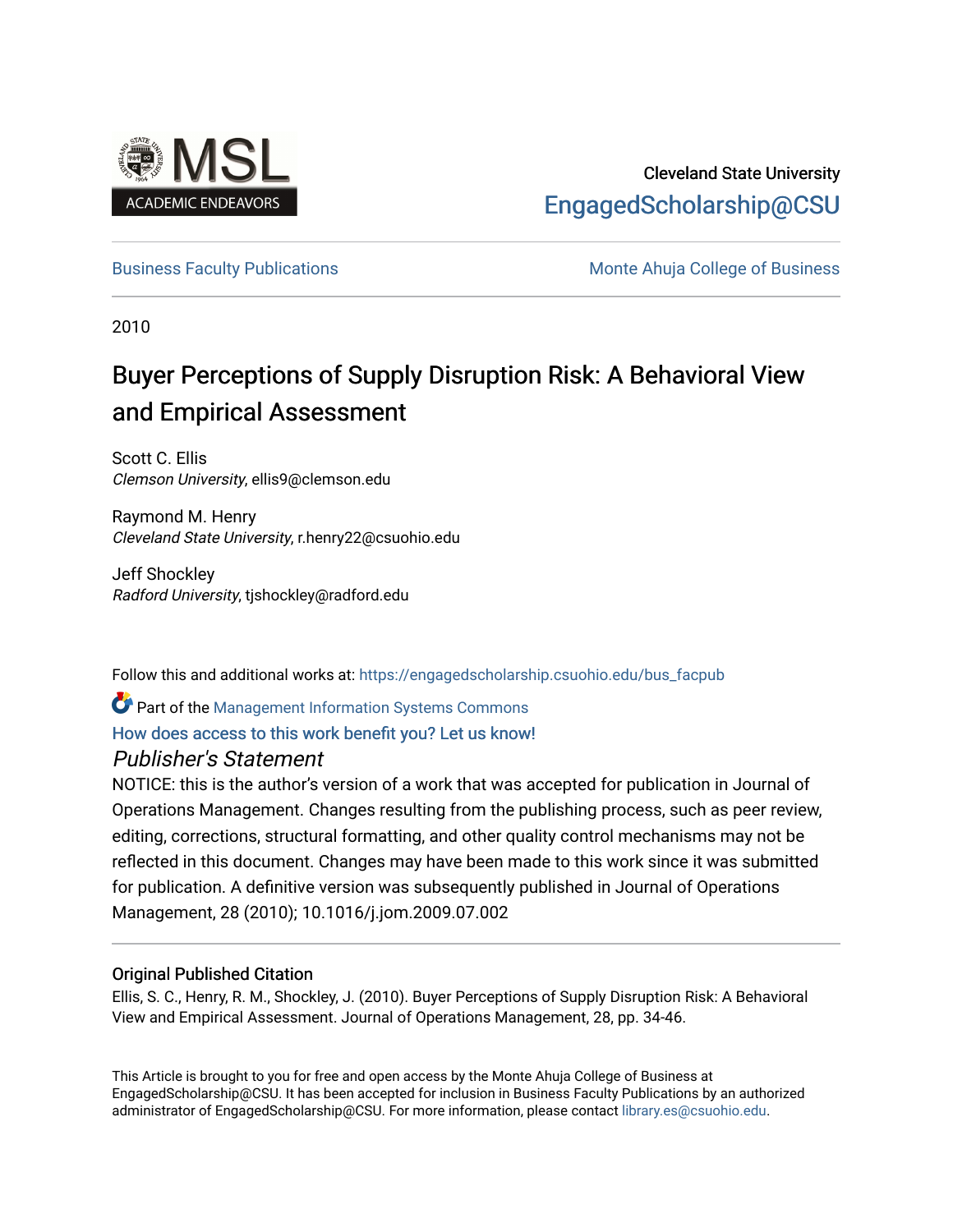# Buyer perceptions of supply disruption risk: A behavioral *view* and empirical assessment

Scott C. Ellis  $a^*$ , Raymond M. Henry  $b^*$ , Jeff Shockley  $c^*$ 

<sup>a</sup> Clemson University. Department of Management, 123D Sirrine Hall, Clemson, SC 29634-1305. United States <sup>b</sup> Clemson University, Department of Management, 107 Sirrine Hall, Clemson, SC 29634-1305, United States <sup>c</sup> Radford University. Department of Management 130 Whitt Hall, Radford, VA 24142. United States

### 1. **Introduction**

One of the primary goals of supply management is to secure uninterrupted flows of direct materials from the supply base (Kraljic, 1983). This goal is becoming more difficult to achieve as firms source important direct materials within supply chains of increasing complexity. This sourcing trend increases buying firms' exposure to risks stemming from supply disruption. The need to ensure continuity of supply has motivated several related streams of research that quantify the negative implications of supply disruptions (Hendricks and Singhal, 2005a,b), propose frameworks for analyzing and reducing supply disruption risk (Kleindorfer and Saad, 2005), and identify environmental and organizational factors that drive supply disruptions (Sheffi and Rice, 2005). While these research streams lend significant insights into the causes. effects, and management of supply disruption risk. little research has sought to understand how views of supply disruption risk are developed and how these views affect the decision-making process.

This paper addresses this gap in extant literature by incorporating behavioral risk theory into the study of supply disruption risk. Building on the initial developments of Zsidisin (2003), we adapt Yates and Stone's (1992b) model of risky decision-making as the conceptual framework for our study. In accordance with their model. we investigate the causal relationships amongst situation. representations of risk, and decision-making within the purchasing domain. To gain further understanding of the decision-making process, we examine the role of three representations of supply disruption risk: magnitude of supply disruption. probability of supply disruption. and overall supply disruption risk. Using survey data from buyers, we examine how the supply environment influences representations (i.e., buyers' perceptions) of risk, which in turn affect buyers' decisions to search for alternate suppliers. We draw from transaction cost economic (TCE) theory (Williamson. 1985) and resource dependence theory (RDT) (Pfeffer and Salancik,

Corresponding author. Tel.: +1 864 656 6321; fax: +1 864 656 2015.

E-mail addresses: ellis9@clemson.edu (S.C. Ellis), rhenry@clemson.edu (R.M. Henry), tjshockley@radford.edu (J. Shockley).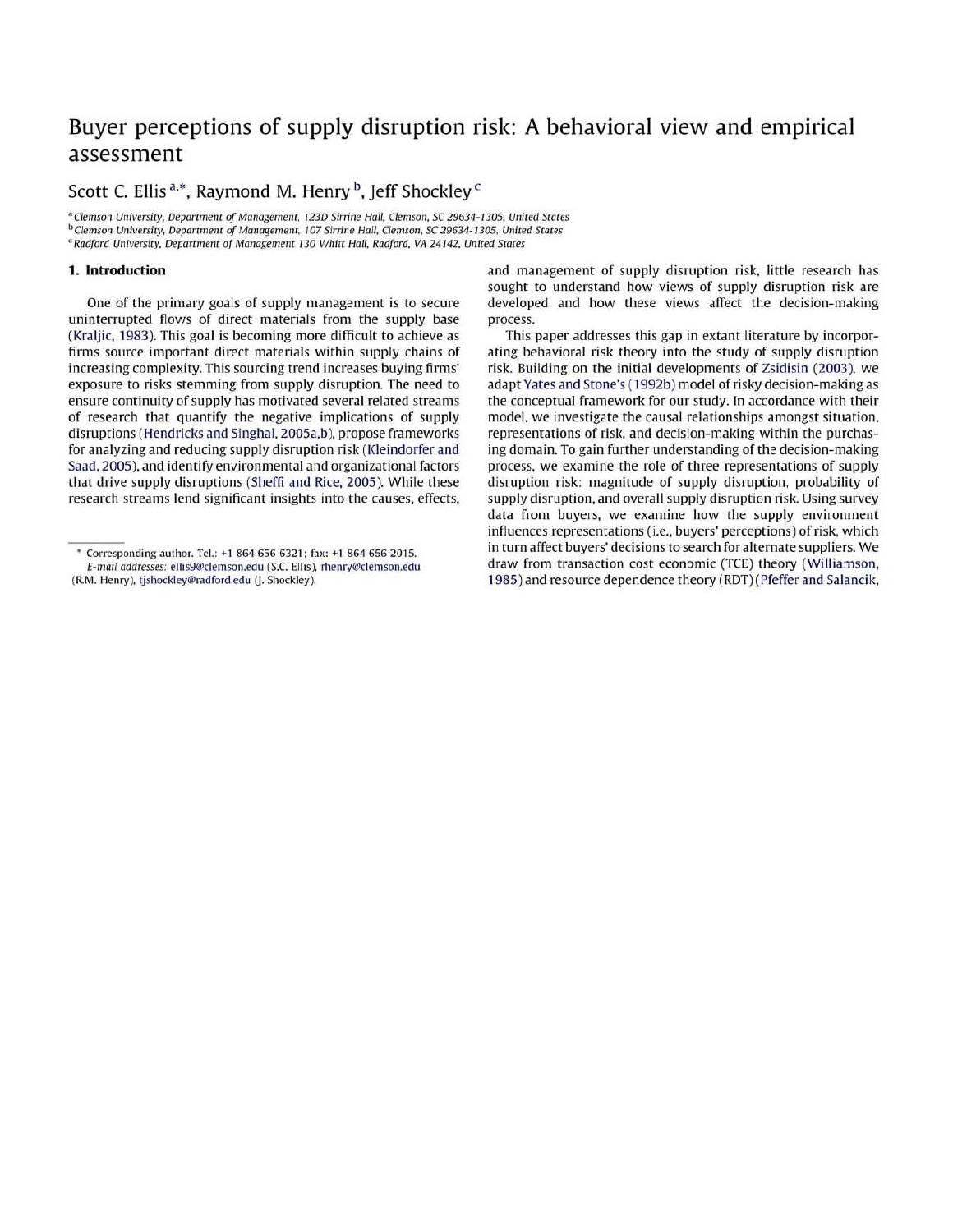[1978\)](#page-12-0) to identify four salient attributes of the supply environment that affect representations of supply disruption risk: technological uncertainty, market thinness, item customization, and item importance. Previous supply management research suggests that these factors are particularly germane to the decision-making context of our study [\(Kraljic,](#page-12-0) 1983).

Our research contributes to the body of supply chain management literature in two important ways. First, this study lends insights into how buyers' perceptions of supply disruption risk are formed. Through our analysis, we validate that buyers' perceptions of magnitude of disruption, probability of disruption, and overall supply disruption risk facilitate the translation of situation to decision. While previous conceptualizations of the risky decisionmaking process offer alternate views (Yates and Stone, [1992b\)](#page-13-0), our findings show that the omission of any of these representations of supply disruption risk leads to an incomplete and inaccurate view of the decision-making process. Second, we operationalize and validate perceptual measures of supply disruption risk using a multi-step approach to scale development and validation. We do not investigate disruption events per se; rather, we develop perceptual measures to better understand how buyers and purchasing managers internalize and process supply disruption risk. Understanding perceptions of risk is essential because appraisals of risk are subjective and actions regarding risks are based on perceptions (Yates and Stone, [1992b](#page-13-0)). Therefore, the perceptual measures of supply risk developed within this paper may serve as the basis for future research that simultaneously examines the environmental factors that drive supply risk, the behavioral factors that affect managers' perceptions of supply risk, and the multiple tactics that may be used to mitigate supply risk.

The remainder of this paper is organized as follows. In Section 2, we review the conceptual underpinnings of behavioral risk that inform our theoretical model. In Section [3](#page-3-0), we develop our research model and hypotheses. Our hypotheses examine the relationships amongst representations of supply disruption risk, the situational factors that drive these representations, and buyers' decisions to search for alternate suppliers. In Sections 4 [and](#page-5-0) 5, we discuss our methodology, statistical analyses, and findings. In Section [6,](#page-10-0) we highlight the academic and managerial implications of our study. We conclude by noting the limitations of our study and offering recommendations that may guide future studies of supply disruption risk.

# 2. Literature review

We define supply disruptions as unforeseen events that interfere with ''the normal flow of goods and[/or] materials within a supply chain'' [\(Craighead](#page-12-0) et al., 2007, p. 132). Supply disruptions can be characterized as glitches ([Hendricks](#page-12-0) and Singhal, 2003) and may be attributable to many factors including supply market complexities and the importance of the purchased product [\(Kraljic,](#page-12-0) [1983\)](#page-12-0). Supply disruptions may have immediate or delayed negative effects on buying firm performance over the short and/ or long-term, pending the severity of the disruption and the buying firm's recovery capabilities [\(Sheffi](#page-12-0) and Rice, 2005). Whereas revenue loss from disruptions may stem from the inability to meet demand and inventory mark-downs, ''expediting, premium freight, obsolete inventory, additional transactions, overtime, storage and moving, selling, and penalties paid to customer'' drive operating costs higher [\(Hendricks](#page-12-0) and Singhal, 2003, pp. 503–504). Supply disruptions can also hamper productivity and capacity utilization for the buying firm, and may negatively affect a buying firm's ability to satisfy its customers. Empirical studies have found that supply disruptions negatively affect shareholder value and firms' operating and long-term stock price performance ([Hen](#page-12-0)dricks and Singhal, 2003, [2005a,b\)](#page-12-0). Consequently, extant research has focused on the role of several supply management strategies, such as searching for and developing alternate sources of supply, to mitigate the risks associated with supply disruption [\(Kraljic,](#page-12-0) 1983).

[Zsidisin](#page-13-0) (2003) incorporates the notion of supply disruption within his conceptualization of supply risk and suggests that behavioral theory may be leveraged to deepen understanding of the risk construct. Within the behavioral literature, risk has been studied in terms of ''the amount at stake'' (Cox and Rich, [1964](#page-12-0), p. 33), loss potential (Yates and Stone, [1992b\)](#page-13-0), and hazards [\(Slovic,](#page-13-0) [1987\)](#page-13-0). Importantly, subjective judgments of risk are a significant determinant of managerial and consumer choice. Perceptions of risk influence adoption of business and supply strategy [\(Kraljic,](#page-12-0) 1983; [Mintzberg,](#page-12-0) 1978), expected rates of return [\(McNamara](#page-12-0) and [Bromiley,](#page-12-0) 1999), purchasing and executive decision-making (March and [Shapira,](#page-12-0) 1987; Qualls and Puto, 1989), consumer purchase decisions [\(Kaplan](#page-12-0) et al., 1974), and consumer information search strategy ([Dowling](#page-12-0) and Staelin, 1994).

Managers do not view risk as prescribed by classical decision theory; instead, behavioral research suggests that perceptual rather than objective assessments of risk guide decision-making behavior (March and [Shapira,](#page-12-0) 1987). Similarly, [Mitchell](#page-12-0) (1999, p. [164\)](#page-12-0) asserts that ''it is not objective risk which motivates behavior, but the consumer's impressions of it''. Even when objective data is available to support decision-making, issues related to interpretation may interject bias into the risk assessment process [\(Yates](#page-13-0) et al., [1994\)](#page-13-0). Therefore, we adopt the view that perceptions of risk, rather than objective measures, are the fundamental drivers of behavior.

The notion of loss is inherent in the concept of risk and outcome references play a formative role in individual's assessments of loss (Yates and Stone, [1992a](#page-13-0)). [Sullivan](#page-13-0) and Kida (1995) note that individuals evaluate alternatives relative to an outcome reference to estimate gains and losses. Outcomes preferable to a reference outcome are gains; those less desirable than the reference outcome are losses (Yates and Stone, [1992a;](#page-13-0) Lopes, 1987). While there are several types of reference outcomes, target reference outcomes are particularly germane to our study of supply disruption risk. [Yates](#page-13-0) and Stone [\(1992a,](#page-13-0) p. 8) describe a target reference outcome as ''an outcome a person actively works to obtain'' and acknowledge that target reference levels may be set by ''individuals for themselves'' or by ''other people''. Results from previous empirical studies of managerial behavior indicate that managers perceive risk relative to target reference outcomes set by an organization [\(Scott](#page-12-0) and [Petty,](#page-12-0) 1984). For example, Mao [\(1970,](#page-12-0) p. 353) found that executives defined risk as ''the prospect of not meeting the target rate of return.'' Similarly, Qualls and Puto [\(1989\)](#page-12-0) find that organizational factors, rather than risk attitudes, affect industrial buyers' risk assessments.

Multiple factors are often used to measure and evaluate risk. Studies of consumer behavior suggest that overall perceived risk for a particular consumer product is a function of financial, social, psychological, physical, and performance risks ([Kaplan](#page-12-0) et al., [1974\)](#page-12-0). Interestingly, several measures of risk (e.g., financial and performance risk) were operationalized in terms of loss within these studies. Other researchers view perceived risk in terms of probability and magnitude of loss. Whereas the probability of loss refers to the likelihood that a particular loss may be realized, magnitude of loss captures the significance of a particular outcome (Yates and Stone, [1992a\)](#page-13-0). Dash et al. [\(1976\)](#page-12-0) adopt this view and measure perceived risk in terms of uncertainty of product satisfaction and consequence of unsatisfactory product performance. Similarly, Slovic [\(1987\)](#page-13-0) characterizes the risks of 30 activities and technologies in terms dread risk (magnitude of loss) and unknown risk (probability of loss). In a review of the consumer perceived risk literature, [Mitchell](#page-12-0) (1999) highlights numerous studies that conceptualize risk in terms magnitude and probability.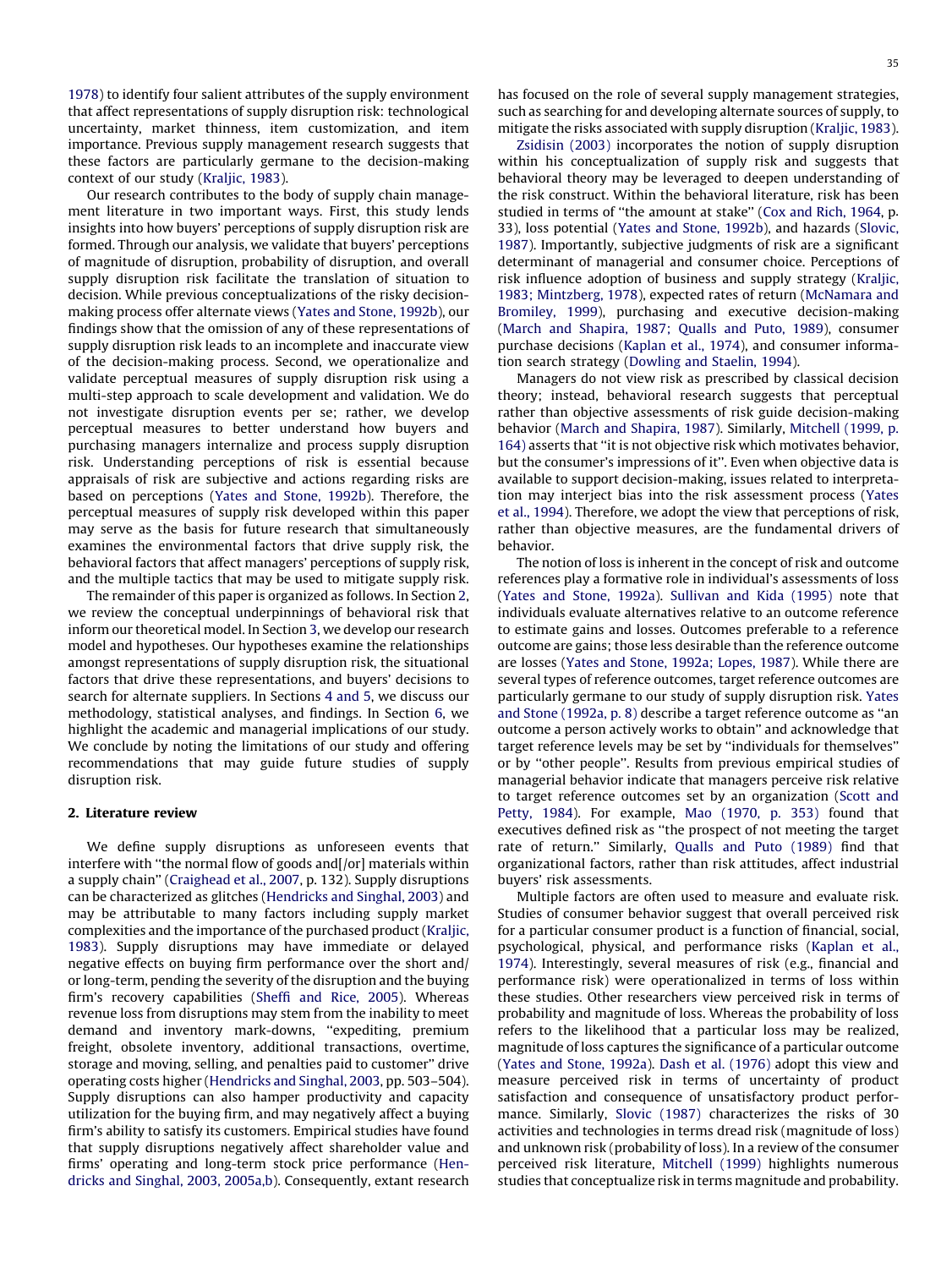<span id="page-3-0"></span>

Fig. 1. Theoretical model.

Yates and Stone [\(1992b\)](#page-13-0) incorporate magnitude and probability of loss within a four-stage behavioral model of risky decisionmaking. As shown in the top of Fig. 1, Yates and Stone posit that (1) situation, (2) representations of probability of loss and magnitude of loss, (3) overall risk assessment, and (4) decision form the essential stages of the decision-making process. In this model, loss significance, loss likelihood, and overall risk are positioned as related, but distinct representations of risk. In contrast with the traditional risk management literature, Yates and Stone distinguish between two successive stages of risk decision-making: judgment and evaluation. They argue that individuals first judge the probability of loss, magnitude of loss, and other relevant considerations before evaluating overall risk. Accordingly, individuals effectively synthesize their judgments of loss with judgments of other considerations to form an evaluation of overall risk. It is this appraisal of overall risk, not the probability or magnitude of loss that directly influences decision-making.

# 3. Theoretical model of supply disruption risk

We adapt Yates and Stone's [\(1992b\)](#page-13-0) model of risky decisionmaking to the study of supply disruption risk. To facilitate our study, we adopt the purchase of a particular direct material from a specific supplier as the context and the buyer–supplier transaction as the unit of analysis of our study. The focal decision for our study is a buyer's decision to search for an alternate source of supply. As shown in the bottom of Fig. 1, we posit that representations of magnitude and probability of disruption are the primary determinants of overall supply disruption risk. Further, we assert that buyers' perceptions of overall supply disruption risk directly influence their decision to search for new sources of supply.

Situation is the salient factor that affects representations of risk. We draw on the work of Baird and [Thomas](#page-12-0) (1985) and examine situation in terms of environmental factors. TCE and RDT suggest four salient supply environment factors that may affect representations of supply disruption risk for a given purchased material: technological uncertainty, market thinness, item customization, and item importance. We acknowledge that these supply environment attributes do not represent a comprehensive list of all the factors affecting representations of supply disruption risk; rather, our purpose is to illustrate how representations of supply disruption risk facilitate the translation of these salient situational factors into buyers' decisions. The following sections develop the theoretical support for each of the hypothesized relationships in our model.

# 3.1. Overall supply disruption risk

We define overall supply disruption risk as an individual's perception of the total potential loss associated with the disruption of supply of a particular purchased item from a particular supplier. Risk cannot exist in the absence of potential loss (Yates and [Stone,](#page-13-0) [1992b\)](#page-13-0); this central tenet is consistent with early conceptual and empirical studies of consumer behavior ([Kaplan](#page-12-0) et al., 1974) and subsequent studies of perceived risk (March and [Shapira,](#page-12-0) 1987; [Slovic,](#page-12-0) 1987). Further, our definition is based on a perceptual rather than objective view of risk; prior research suggests that actual behavior often deviates from that predicted by expected utility theory (Fischhoff, 1992; [Kahneman](#page-12-0) and Tversky, 1979). We limit the context of our supply disruption risk definition to a particular product purchased from a particular supplier. Several studies of industrial buyer behavior (Hahn et al., 1986; [Treleven](#page-12-0) and [Schweikhart,](#page-12-0) 1988) indicate that both the specific purchased product and particular supplier influence perceptions of risk. Finally, we note that our definition does not incorporate specific forms of loss, like financial, psychological, performance, physical, or social loss [\(Kaplan](#page-12-0) et al., 1974) or causes of loss, such as losses due to strikes, fires, natural disasters, or poor performance (Treleven and [Schweikhart,](#page-13-0) 1988). Loss occurs when the target reference (i.e., expectation that supply occurs without failure) is not met; thus, our definition of overall supply disruption risk subsumes the different forms of loss attributable to unforeseen events that interfere with the normal flow of materials and/or goods ([Craighead](#page-12-0) et al., 2007).

Our overall supply disruption risk definition differs substantively from classical definitions of perceived risk, which directly incorporate the probability and magnitude of loss. Conceptually, perceived risk has been defined in terms of chance and danger (Kogan and [Wallach,](#page-12-0) 1964), the amount lost and feelings of certainty [\(Cunningham,](#page-12-0) 1967), and the potential occurrence of events having detrimental effect ([Zsidisin](#page-13-0) and Smith, 2005). Perceived risk has also been measured as a multiplicative combination of probability and magnitude of loss ([Cunningham,](#page-12-0) [1967;](#page-12-0) Peter and Ryan, 1976). However, this approach may be misguided. In particular, Kaplan and [Garrick](#page-12-0) (1981) note the difficulty in equating the risk of a high probability-low magnitude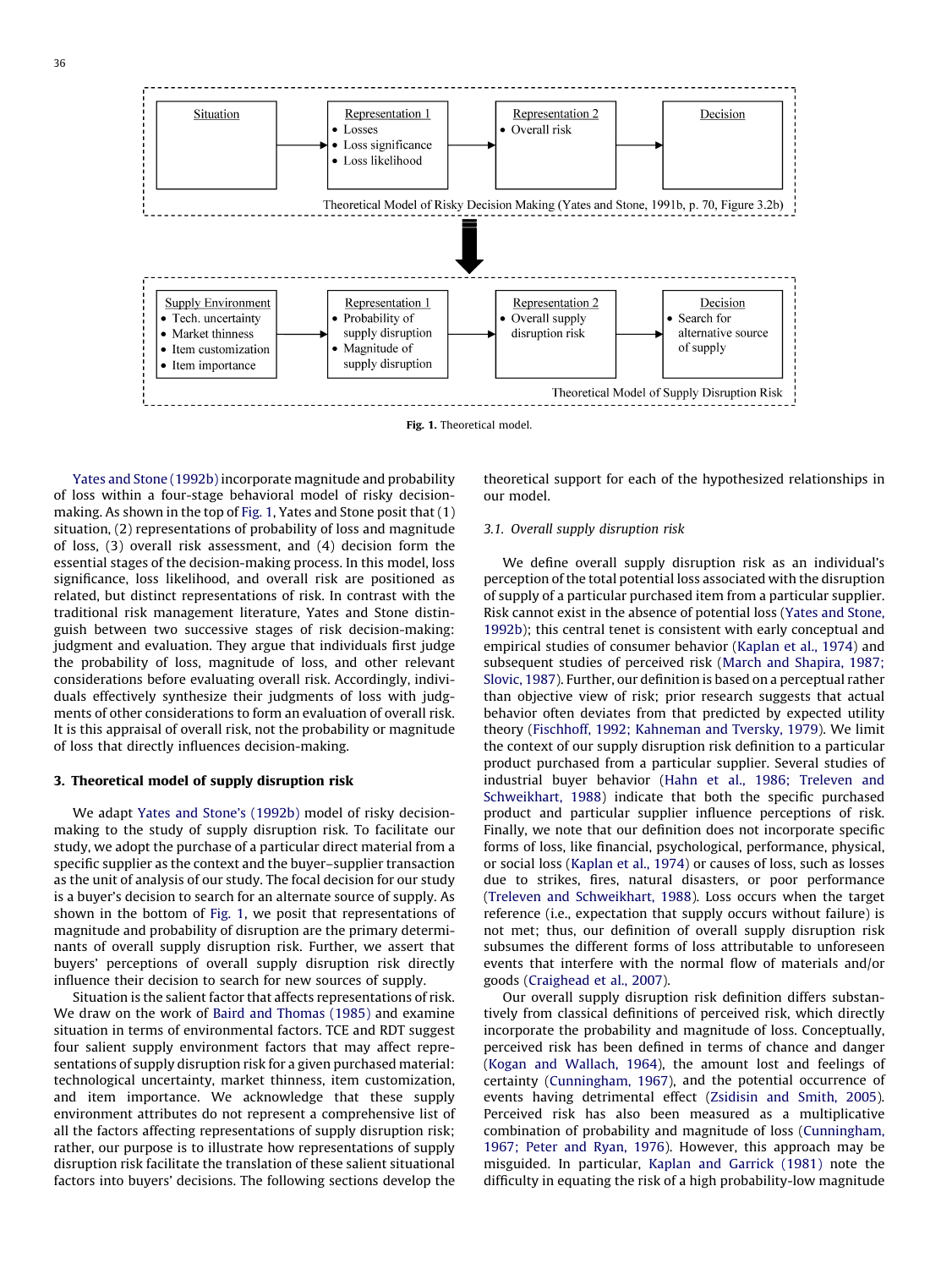<span id="page-4-0"></span>loss scenario with one characterized by low probability and high magnitude of loss. Further, March and [Shapira](#page-12-0) (1987) find that magnitude of loss influences risk perception to a much greater extent than probability of loss; in extreme cases, executives completely discounted the notion of loss probability. In such cases, a multiplicative model of perceived risk does not capture the perceived risk attributable to magnitude of loss.

While many definitions of risk incorporate both probability and magnitude of loss, Yates and Stone [\(1992b\)](#page-13-0) suggest that probability and magnitude of loss play a formative role in the development of risk perceptions. A key difference between these successive stages of assessment is the distinction between judgments and decisions [\(Yates,](#page-13-0) 1990). A judgment is ''an opinion about what is or will be the state of some aspect of the world'', whereas an overall risk appraisal is "a type of decision, specifically a partial evaluation'' (Yates and Stone, [1992b,](#page-13-0) p. 68). As a type of decision, overall risk appraisals play an important role in determining behavior. [Shapira](#page-12-0) (1995) supports this notion by suggesting that executives base decisions on a ''feel'' of overall risk. Similarly, Yates and Stone [\(1992b\)](#page-13-0) indicate that managers describe projects in terms of ''overall riskiness''. Consistent with [Yates](#page-13-0) and Stone's [prescriptions](#page-13-0) (1992b), we argue that overall supply disruption risk assessments are driven by buyers' judgments of the magnitude and probability of supply disruption they are facing. We define probability of supply disruption as the perceived likelihood that a supply disruption will occur and the magnitude of supply disruption as the perception of the severity of losses that may result from a disruption.

H1a. Probability of supply disruption is positively associated with overall supply disruption risk.

H1b. Magnitude of supply disruption is positively associated with overall supply disruption risk.

#### 3.2. Antecedents of supply disruption risk

We draw from TCE and RDT to identify product and supply market factors that we hypothesize will affect perceptions of supply disruption magnitude, supply disruption probability, or both. Both TCE and RDT describe exchange relationships between organizations and have been employed extensively in the study of buyer– supplier relationships. While the two theories are often contrasted against each other, there is significant overlap in their predictions (Ulrich and [Barney,](#page-13-0) 1984). Both TCE and RDT explain how organizations choose governance structures in the face of uncertainty; so factors identified from these theories are of particular interest in understanding perceptions of supply disruption risk.

TCE focuses on the costs associated with exchange governance by identifying governance mechanisms (markets or hierarchies) that are most appropriate for a given set of exchange conditions ([Williamson,](#page-13-0) 1991). The selection of an appropriate governance structure is driven by asset specificity and the degree of uncertainty. Actors will favor markets when transactions are characterized by a limited need for adaptation, coordination, and safeguarding. RDT argues that organizations are dependent on their environmental contexts to obtain resources ([Pfeffer](#page-12-0) and [Salancik,](#page-12-0) 1978). Differences in dependencies allow organizations to exert power and influence over other organizations. Because increased dependence increases exposure to risk, organizations try to limit dependence on other organizations whenever possible ([Smeltzer](#page-13-0) and Siferd, 1998). Two factors are important in determining dependence: (1) the importance of the resource and (2) the concentration of resource control.

From these two theoretical perspectives, we identify important supply market and product characteristics that impact perceptions of the probability and magnitude of supply disruption. Specifically we examine technological uncertainty, market thinness, item customization, and item importance.

# 3.2.1. Technological uncertainty

Technological uncertainty represents the rate of change in underlying technologies of a purchased product [\(Stump](#page-13-0) et al., 2002). Technological uncertainty makes it more difficult to forecast future developments as unforeseen events unfold and new opportunities and threats arise (Bensaou and [Anderson,](#page-12-0) 1999; Cannon and [Perreault,](#page-12-0) 1999). Technological uncertainty also increases the difficulty of processing supply market information. Standards for product price and quality performance may be difficult to establish in uncertain environments, making it difficult to apply safeguarding tactics [\(Stump](#page-13-0) and Heide, 1996). By causing changes in the market and reducing buyers' ability to adjust to these changes, technological uncertainty increases the likelihood of a supply disruption.

H2. The level of technological uncertainty is positively associated with the probability of supply disruption.

The firm's desire to maintain levels of innovation is one of the key drivers of technological uncertainty [\(Auster,](#page-12-0) 1992). However, the pursuit of innovation imposes limitations on product development capacity because of the lack of perfect information ([Petersen](#page-12-0) et al., 2003). Turbulence associated with high technological uncertainty requires increased interaction between buyer and supplier ([Lazzarini](#page-12-0) et al., 2008). Firms often seek to reduce uncertainty by establishing tighter relationships with suppliers (Dyer and [Singh,](#page-12-0) 1998). This requires organizations to make relationship specific investments ([Stuart](#page-13-0) et al., 1998). Because of these investments, disruptions in supply cannot be easily managed by turning to another supplier; thus, the difficulty of switching suppliers increases the impact of those disruptions.

H3. The level of technological uncertainty is positively associated with the magnitude of supply disruption.

### 3.2.2. Market thinness

Market thinness is the "the degree to which a buying firm has [a limited number of] alternative sources of supply to meet a need'' (Cannon and [Perreault,](#page-12-0) 1999, p. 444). Thin markets reduce buyer alternatives because there are fewer suppliers. Consequently, direct materials sourcing in thin supply markets is subject to opportunistic supplier behavior (Bensaou and [Anderson,](#page-12-0) 1999; Grover and [Malhotra,](#page-12-0) 2003). Furthermore, there is reduced information because, in thin markets, few suppliers sell comparable goods (Cannon and [Perreault,](#page-12-0) 1999, p. 444). This suggests two important mechanisms that support a positive relationship between market thinness and likelihood of supply disruption: (1) lock-in and (2) reduced information flow.

H4. The level of supply market thinness is positively associated with the probability of supply disruption.

When there are fewer available suppliers, sourcing organizations will be more dependent on those firms (Pfeffer and [Salancik,](#page-12-0) [1978\)](#page-12-0). In thin markets, suppliers have greater power because the resources they supply cannot be obtained from other sources. Having fewer alternatives increases the negative impact from a supply disruption because sourcing organizations are not in a position to easily switch suppliers [\(Gassenheimer](#page-12-0) and Monolis, [2001;](#page-12-0) Yeh, 2005). This inability to acquire needed resources from alternate suppliers means that sourcing organizations will bear the full brunt of the costs associated with the disruption.

H5. The level of supply market thinness is positively associated with the magnitude of supply disruption.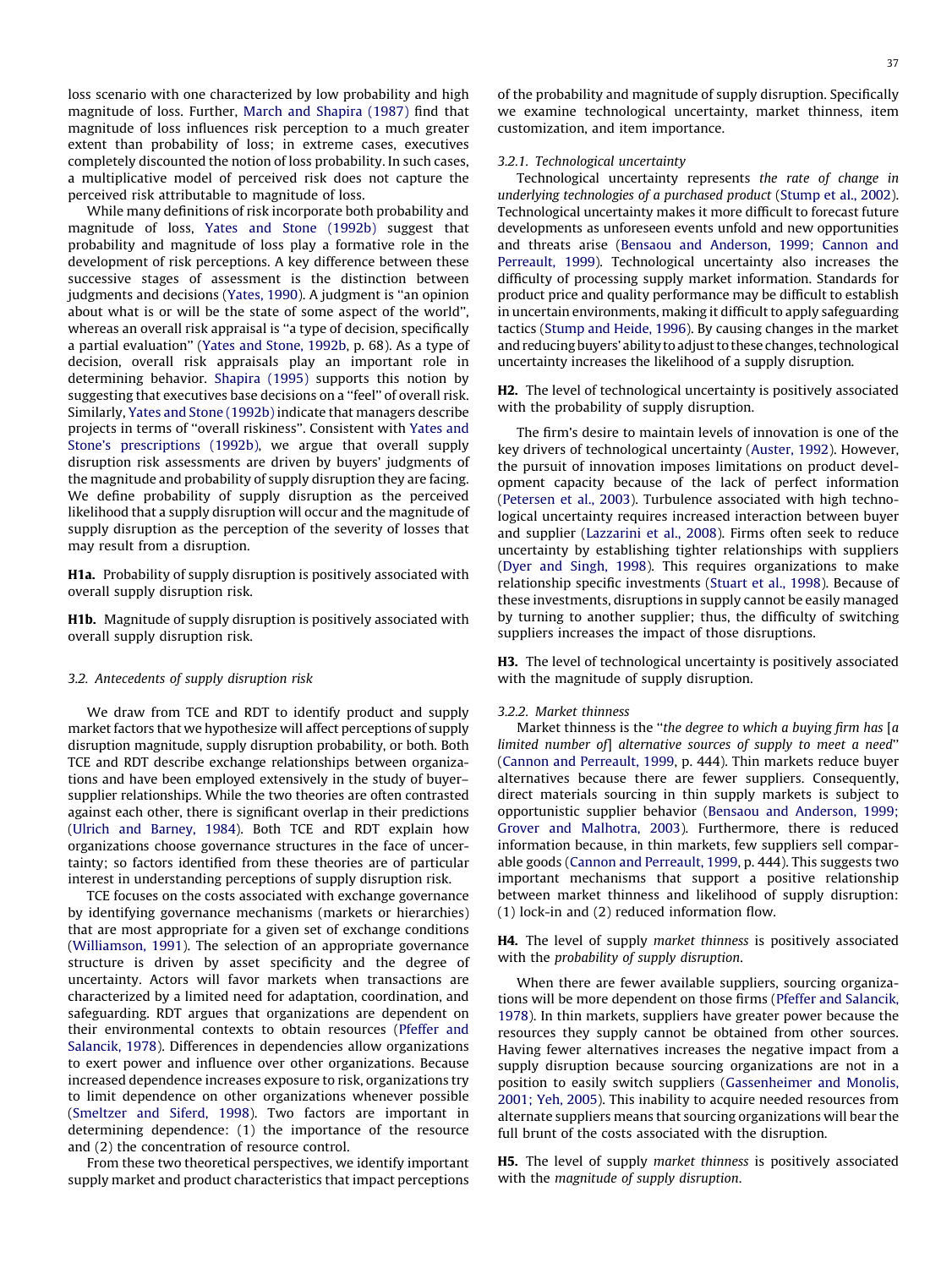# <span id="page-5-0"></span>3.2.3. Item customization

We define item customization as the extent to which purchased items are modified according to the specifications of a specific buyer (Hegde et al., 2005; Perdue and [Summers,](#page-12-0) 1991). Customer-specific product adaptations necessitate specialized investments in plants, manufacturing equipment and processes, and/or worker skills ([Hallen](#page-12-0) et al., 1991). By developing transaction-specific assets, suppliers achieve efficiencies in the provision of goods that more closely match buyers' requirements [\(Stump](#page-13-0) et al., 2002). Importantly, these transaction-specific investments also raise buyers' switching costs (Hallen et al., 1991; [Stump](#page-12-0) et al., 2002). Increased switching costs associated with the purchase of customized items reduce buyers' abilities to deter suppliers' opportunistic behavior and the production of non-standardized products introduces new processes which may be problematic ([Hegde](#page-12-0) et al., 2005). Both of these increase the likelihood of supply disruption.

H6. The level of item customization is positively associated with the probability of supply disruption.

Buyer specific adaptations to form, features, and/or fit enable customized components to enhance the internal or external quality of the buyer's final product (Clark and [Fujimoto,](#page-12-0) 1990). Relative to standardized, off-the-shelf components, customized inputs minimize the need for functional compromise. Therefore, the supply of customized items may significantly affect the success of a buying firm's low cost or differentiation strategy. Consequently, when outsourcing involves customizeditems, a supplier's failure todeliver will have significant negative consequences for the buying firm.

H7. The level of purchased item customization is positively associated with the magnitude of supply disruption.

#### 3.2.4. Item importance

Item importance represents the degree to which a purchased part is critical to the manufacture of an organization's other parts, components, or end-products (Cannon and [Perreault,](#page-12-0) 1999; Krause, [1999](#page-12-0)). An item may be important either because it represents a large proportion of the required inputs or is a particularly important element in a firm's end-product(s) ([Kraljic,](#page-12-0) 1983). Several studies have found that the buying firm's perception of the financial and strategic significance of a particular purchased item has a significant effect on supply chain activities and behaviors (Cannon and [Perreault,](#page-12-0) 1999; Krause, 1999). The fact that a component is important increases an organization's vulnerability if acquisition of the resource is no longer assured. From the riskbased perspective, a buying firm experiences more significant losses from a supply disruption for critical items.

H8. The level of purchased item importance is positively associated with the magnitude of supply disruption.

# 3.2.5. Search for alternative source of supply

The search for suppliers is one of the key activities in the organizational buying process [\(Johnston](#page-12-0) and Lewin, 1996). While contemporary sourcing approaches emphasize repeated purchases with an incumbent supplier (Kim et al., [2008](#page-12-0)), organizations must also mitigate the risks associated with the supply of purchased goods. High supplier performance will encourage the continuation of a relationship with a supplier (Kim et al., 2008; [Anderson](#page-12-0) and [Weitz,](#page-12-0) 1989). Conversely, as buyers perceive greater overall risk in the supply of a particular item from a specific supplier they will seek to reduce the risk by searching for alternative sources of supply. The decision to search for alternatives will be based on an assessment of overall supply disruption risk given the situation associated with the incumbent supplier.

H9. Overall supply disruption risk is positively associated with the search for alternative sources.

# 3.2.6. Exogenous correlations

While the product and market constructs included in the model are distinct, the underlying causal mechanisms at work for some of these factors overlap. This is particularly true for item customization. When purchase items are customized for a particular buyer, this serves to both restrict the choices of the buying firm and increase the importance of the customized item. Choice is limited because of specific investments made by the supplying organization in producing the customized item. This serves to create an artificially thin market because buyers cannot readily find another supplier with the same capability (Cannon and [Perreault,](#page-12-0) 1999; [Stump](#page-12-0) et al., 2002). Customized items take on an increased importance because of both their functional attributes [\(Ulrich](#page-13-0) and [Ellison,](#page-13-0) 1999) and their value to the final product [\(Clark](#page-12-0) and [Fujimoto,](#page-12-0) 1990). Accordingly, we include exogenous correlations in our model between item customization-market thinness and item customization-item importance to account for the shared mechanisms affecting perceptions of supply disruption probability and magnitude.

#### 4. Methodology

# 4.1. Research instrument development

We used a multi-step process to initially develop and subsequently validate our instrument [\(Churchill,](#page-12-0) 1979). Initially, we conducted an extensive review of the operations, marketing, and supply chain management literature to identify relevant constructs, operational definitions, and survey measurement items. Whenever possible, validated measures from previous research were incorporated into this study. We adapted existing questions to measure market thinness (five-item scale developed by Cannon and [Perreault,](#page-12-0) 1999), technological uncertainty (threeitem scale developed by [Stump](#page-13-0) et al., 2002), and product customization (four-item scale developed by [Stump](#page-13-0) et al., 2002). Further, we developed a six-item scale for item importance that: (1) incorporates the notions of importance, essentiality, priority, and significance from Cannon and [Perreault's](#page-12-0) (1999) four-item bipolar scale for supply importance; and (2) draws from [Krause's](#page-12-0) [\(1999\)](#page-12-0) operationalization of ''importance of purchased inputs'' as it relates to top management attention. Finally, we adapted a single item from Kim et al. [\(2008\)](#page-12-0) to measure search for alternate source of supply.

Prior literature provides little guidance for operationalizing the magnitude of supply disruption, probability of supply disruption, and overall supply disruption risk constructs. Consequently, we drew from the behavioral risk literature to develop initial items that were consistent with our operational definitions. Specifically, we incorporated the conceptual works of [Yates](#page-13-0) and Stone [\(1992a,](#page-13-0) 1992b) and [Zsidisin](#page-13-0) (2003) into the initial development of item measures for the probability and magnitude of supply disruption constructs. Our measure of overall supply disruption risk is based upon Yates and Stone's [\(1992b\),](#page-13-0) [Shapira's](#page-12-0) [\(1995\),](#page-12-0) and [Slovic's](#page-13-0) (1987) conceptual development of overall risk. Consistent with [Shapira's](#page-12-0) (1995) findings, we developed a single-item measure that captures buyers' overall ''feel'' of supply disruption risk.

In the subsequent stages of scale development, we conducted interviews and pre-tests with low-, mid-, and executive-level managers representing both buyers and suppliers from the automotive components, specialized fastener, plastic resin, and part/package labeling industries. Our findings yielded several insights that affected the methodology of our study. First, the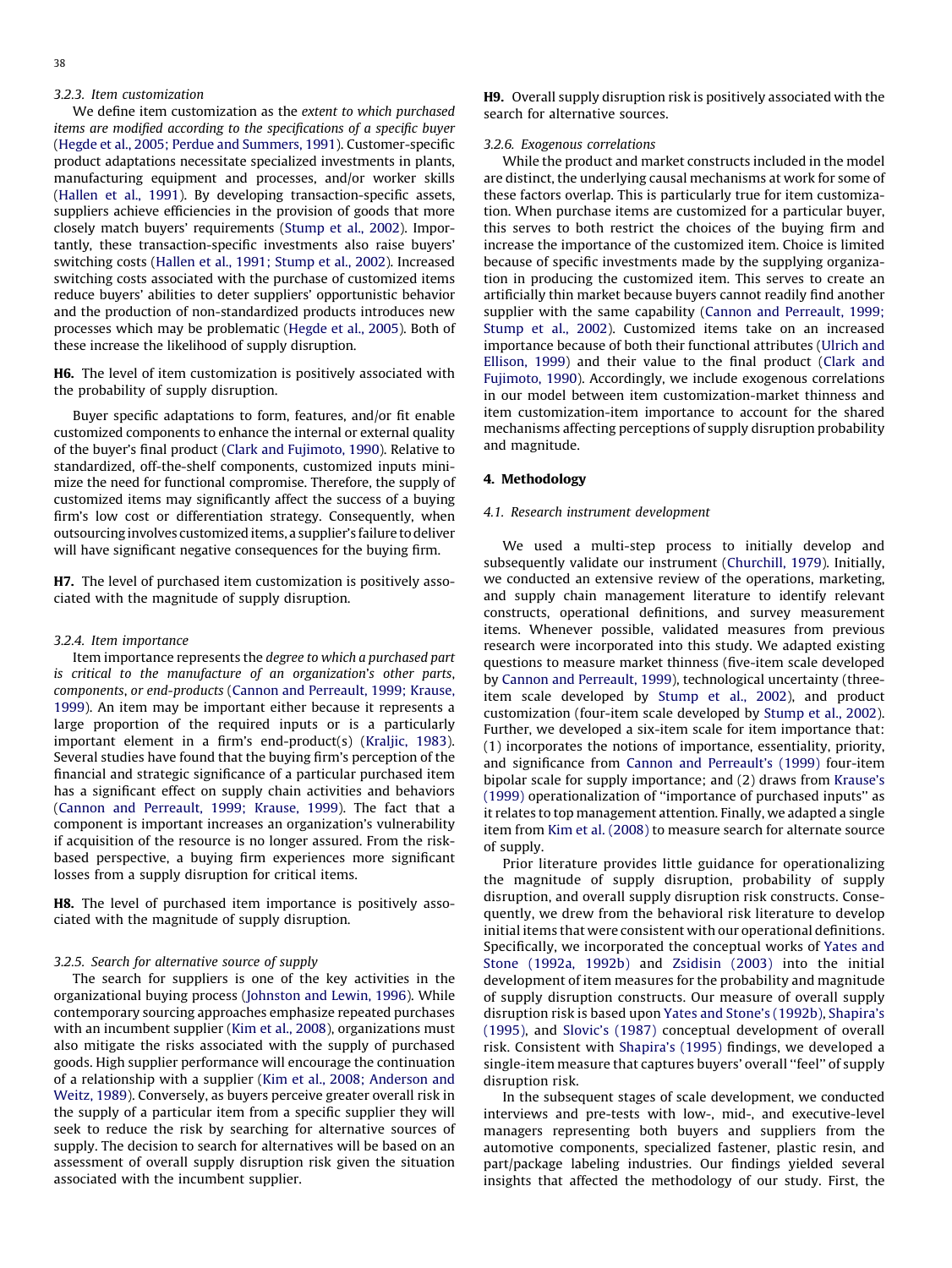completion time for the entire questionnaire ranged from 24 to 43 min; consequently, many measurement items were eliminated from the questionnaire. Second, when given the choice, respondents tended to select their most important supplier relationship to serve as the basis for the questionnaire. As such, we modified our sampling methodology to ensure collection of survey response data that included supplier relationships of both major and minor importance. Third, our interviews indicated a potential disconnect between the desired behaviors sought by purchasing executives and the actual behaviors exhibited by purchasing managers and buyers. Therefore, we specifically targeted buyers and purchasing managers, rather than executives, to form the basis of our sample frame.

Next, we conducted a pilot study in which we administered print and web-based questionnaires to a cross-section of purchasing professionals affiliated with six chapters of the Institute for Supply Management (ISM) located in the Northeast United States. We assessed the response data using exploratory factor and reliability analyses. Our assessment suggested that several items loaded poorly onto their intended constructs; as indicated in [Tables](#page-8-0) 2a and 2b, these measurement items were dropped from this study. The resulting multi-item constructs exhibited acceptable psychometric properties: (1) no substantive cross-loadings were evidenced, (2) all Cronbach's alpha values were greater than 0.7, (3) all composite reliability values were greater than 0.7, and (4) all average variance extracted values were greater than 0.5.

# 4.2. Sample frame and data collection

The sample frame of our primary study consisted of 3196 Title 2 and Title 3 purchasing professionals randomly selected from a list of ISM members. Generally, Title 2 and Title 3 ISM members are mid-level purchasing professionals with titles such as buyer, senior buyer, and purchasing/supply chain manager. This sample frame facilitated the study of the perceptions of buyers who manage supplier relationships on a day-to-day basis. Additionally, a stratified sample was randomly drawn across U.S. manufacturing industries having two-digit SIC's between 20 and 39, thereby targeting a cross-section of purchasing professionals that manage the procurement of direct materials across a wide range of U.S. manufacturing industries.

Data collection was completed in January 2007. In total, 223 direct material buyers and purchasing managers returned their completed questionnaires; this resulted in an effective response rate of 7.1% for our study. The relatively low response rate may be attributable to two key factors. First, our contact list excluded telephone and email contact information and, to a large extent, employer information. Prior to survey administration, it was not possible to verify that each member of our sample frame was an active purchasing professional employed by a manufacturing firm. Second, it was not possible, a priori, to identify potential respondents who actively purchased direct materials. Consequently, we sent questionnaires to buyers of both direct and indirect materials. We received 69 notifications via phone, email, or returned surveys from those that said they were retired, with a different company, in a new position, or otherwise not currently involved in the purchase of direct materials.

# 4.3. Survey instructions

Prior to survey administration, potential respondents were randomly separated into two groups. Pending group membership, respondents were asked to identify a direct material supplier of either major or minor importance that they ''actively manage on a

Annual sales of buying firms.

| Total annual sales (\$)   | Frequency |
|---------------------------|-----------|
| $<$ 50 million            | 46        |
| 50-299.9 million          | 44        |
| 300 million-999.9 million | 28        |
| $1-4.9$ billion           | 30        |
| >5 billion                | 29        |
| Missing                   | 46        |
| Total                     | 223       |

| o m | н<br>on the<br>۰.<br>× |  |
|-----|------------------------|--|
|     |                        |  |

| Purchases from Supplier Y. |  |  |  |
|----------------------------|--|--|--|
|----------------------------|--|--|--|

Table 1a

| Total annual sales (\$) | Annual purchases of<br>Item X from Supplier<br>Y (frequency) | Total annual purchases<br>from Supplier Y<br>(frequency) |
|-------------------------|--------------------------------------------------------------|----------------------------------------------------------|
| $<$ 100 thousand        | 21                                                           | 13                                                       |
| $100 - 499.9$ thousand  | 44                                                           | 21                                                       |
| 500-999.9 thousand      | 15                                                           | 23                                                       |
| $1-2.9$ million         | 40                                                           | 39                                                       |
| 3–9.9 million           | 24                                                           | 43                                                       |
| $10-49.9$ million       | 24                                                           | 27                                                       |
| $>50$ million           | 16                                                           | 17                                                       |
| Missing                 | 39                                                           | 40                                                       |
| Total                   | 223                                                          | 223                                                      |

regular basis".<sup>1</sup> Throughout the questionnaire, this supplier was referred to as ''Supplier Y''. Respondents were also instructed to identify a direct material purchased from this supplier and an endproduct into which the purchased item was incorporated. The direct material and end-product selections were referred to as ''Item X'' and ''Product Z'', respectively, throughout the questionnaire. Using this approach, the questionnaire was customized to each respondent's specific purchasing situation. We used 20 items to test our behavioral model of supply disruption risk. The final list of measurement items and associated constructs is presented in [Tables](#page-8-0) 2a and 2b.

# 4.4. Overview of statistical methods

We applied structural equation modeling techniques to validate our measures and test our hypotheses. For cross-validation purposes, the measurement and structural models were independently estimated using AMOS (v6) and EQS (v6). In all cases, results were consistent across software platforms; hence, we report only those estimated by AMOS.

# 5. Analysis and findings

# 5.1. Respondent profile and survey biases

The demographic profile of the respondents for this study is provided within Tables 1a–1d. Most respondents identified themselves as Purchasing Managers. Approximately 73% of the respondents were men and roughly 45% of respondents held at least one professional certification from ISM (i.e., C.P.M. or A.P.P.). Over 85% had more than eight years experience managing the supply of purchased materials, with none having fewer than three years of purchasing experience. 52.5% of the respondents answered their questionnaire with respect to a supplier of major importance; 40.4% of the responses are based on supplier

 $1$  This approach prevented potential losses in response variance and generalizability that may have occurred if all participants chose their most important supply relationship as the context for their survey response.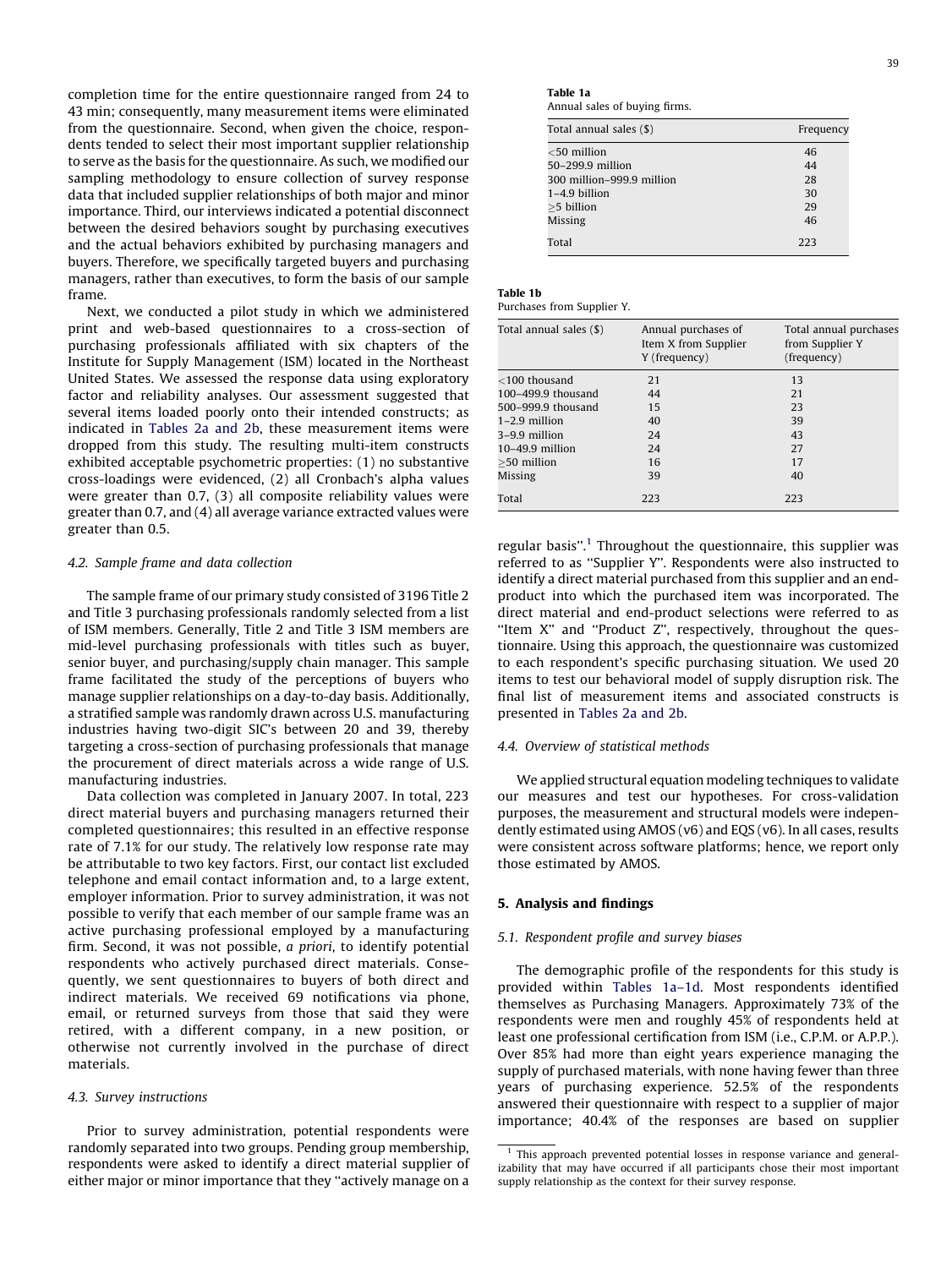Table 1c Supplier relationships of major versus minor importance.

| Relationship | Contract    | Spot buy    | Buy type missing | Total       | Average contract | Average relationship |
|--------------|-------------|-------------|------------------|-------------|------------------|----------------------|
| importance   | (frequency) | (frequency) | (frequency)      | (frequency) | length (months)  | length (years)       |
| Major        | 93          | 21          |                  | 117         | 19.18            | 11.81                |
| Minor        | 69          | 20          |                  | 90          | 19.35            | 9.78                 |
| Missing      |             |             |                  | 16          | 23.82            | 12.93                |
| Total        | 175         | 43          |                  | 223         | 19.54            | 11.04                |

Table 1d

| Direct material purchases. |
|----------------------------|
|                            |

| Direct material type | Frequency |
|----------------------|-----------|
| Raw material         | 88        |
| Component            | 88        |
| Assembly             | 34        |
| System               | 8         |
| Missing              | 5         |
| Total                | 223       |

relationships of minor importance. The average length of relationship between respondents' companies and their suppliers is 11.04 years and respondents managed a median of \$1 M–2.9 M in annual purchases of "Item X" from "Supplier Y". 78.5% of the supply relationships reported in this study are contractual; 18.4% of the responses are based on spot buys. For those reporting contractual buys, the average length of contract is 19.5 months. The majority of the respondents (78.9%) answered the questionnaire with respect to a raw material or component purchase.

Non-response bias was assessed by comparing industry membership, geographic location, and annual sales revenue across (1) responders and non-responders and (2) early and late responders ([Armstrong](#page-12-0) and Overton, 1977). ISM provided industry membership and address data for each member of our sample frame. We compared industry classification for both responders and nonresponders ( $\chi^2$  = 16.80, p = 0.60) and early and late responders  $(\chi^2 = 15.84, p = 0.46)$  and found no significant differences. Using address data, we classified respondents into one of the eight Bureau of Economic Analysis geographic regions that comprise the continental U.S. Chi-squared tests were used to assess differences across geographical regions for both responders versus nonresponders ( $\chi^2$  = 3.78, p = 0.81) and early versus late responders ( $\chi^2$  = 9.36, p = 0.23); our results suggest no significant differences across geographic regions. To assess differences in firm sales across responders and non-responders, we randomly selected 100 nonresponders from our mailing list and recorded annual sales revenues for each of the non-responders' firms using secondary data from Hoovers and Reference USA databases. We contrasted this frequency distribution with the annual sales data reported by 177 survey participants. We found no significant difference in annual sales revenue across responders and non-responders ( $\chi^2$  = 7.46, p = 0.11). Self-report data was used to assess differences in annual sales revenue across early and late responders; similarly, no significant differences were found ( $\chi^2$  = 1.26, p = 0.87). In aggregate, these results suggest that, despite the low rate of response for this study, respondents adequately represent the population of ISM Title 2 and Title 3 buyers and purchasing managers who are employed within manufacturing industries.

An additional concern with single-respondent, questionnairebased measurement is the existence of common method variance (CMV). We assessed CMV using Harmon's one-factor test ([Podsak](#page-12-0)off and [Organ,](#page-12-0) 1986). We conducted exploratory factor analysis with principal components extraction and no rotation for all variables in our model and found that six factors had Eigenvalues exceeding one with the first factor accounting for 26.24% of the variance. We also confirmed this finding in our confirmatory analysis [\(Byrne,](#page-12-0) 2006). While this does not rule out the presence of CMV, it is unlikely to be problematic.

# 5.2. Results of the confirmatory factor analysis

To assess the reliability and validity of the scales that were initially validated in the pilot study, we conducted confirmatory factor analysis (CFA) on our sample data ( $n = 223$ ). Survey items, item descriptive statistics, factor loadings, t-values, and model fit statistics are listed in [Tables](#page-8-0) 2a and 2b. Our results show acceptable model fit  $(\chi^2 = 167.592, d.f. = 120, p = 0.003;$ RMSEA = 0.042; CFI = 0.978; SRMR = 0.051) and that all item-tofactor loadings were significant  $(p < 0.01)$  and substantive  $(\lambda > 0.5)$ . We examined items for loadings onto unintended factors and found no significant cross-loadings; these results provide evidence of scale unidimensionality.

We assessed the reliability of our scales using Cronbach's alpha, average variance extracted (AVE), and composite reliability (CR) scores. As reported in [Table](#page-9-0) 3, all Cronbach's alpha and CR statistics exceed or are at the 0.7 cutoff established in the literature. In addition, all but one scale (probability of supply disruption) surpassed the accepted 0.50 cutoff for AVE. We re-assessed the AVE and CR for the probability of supply disruption construct by conducting exploratory factor analysis on our pilot and follow-up<sup>2</sup> datasets; our results indicate that the AVE exceeds 0.6 for both datasets (0.705 and 0.630, respectively) and CR exceeds 0.8 for both datasets (0.877 and 0.836, respectively). As such, we conclude that the convergent validity of our multi-item scales is adequate (Fornell and [Larcker,](#page-12-0) 1981).

Two of our scales are based on single-item measures: overall supply disruption risk and search for alternate source of supply. We collected additional longitudinal data to validate our measure of overall supply disruption risk. In November 2008, we collected perceptual measures of supplier performance from 90 direct material buyers of a single manufacturing firm and culled objective supply disruption data from the same firm's archival database for the previous five-year period (measures shown in [Table](#page-9-0) 4). Six months later, we asked the same respondents to rate overall supply disruption risk using our single-item measure. As presented in [Table](#page-9-0) 5, the results of our analysis show that overall supply disruption risk is significantly and negatively correlated with each perceptual measure of supplier performance. Additionally, we find that the total number of supply disruption cases and the total costs recovered from suppliers (due to disruptions) for the previous fiveyear period are significantly and positively related to overall supply disruption risk for all respondents and for those with five or more years of experience working with their matched supplier. Based on

 $\frac{2}{10}$  To confirm the validity of our constructs, we administered our survey questionnaire to an additional random sample of Title 2 and Title 3 ISM purchasing professionals; we received 41 responses. Statistics derived from this ''follow-up'' sample provide additional support for the validity of the constructs used in this study.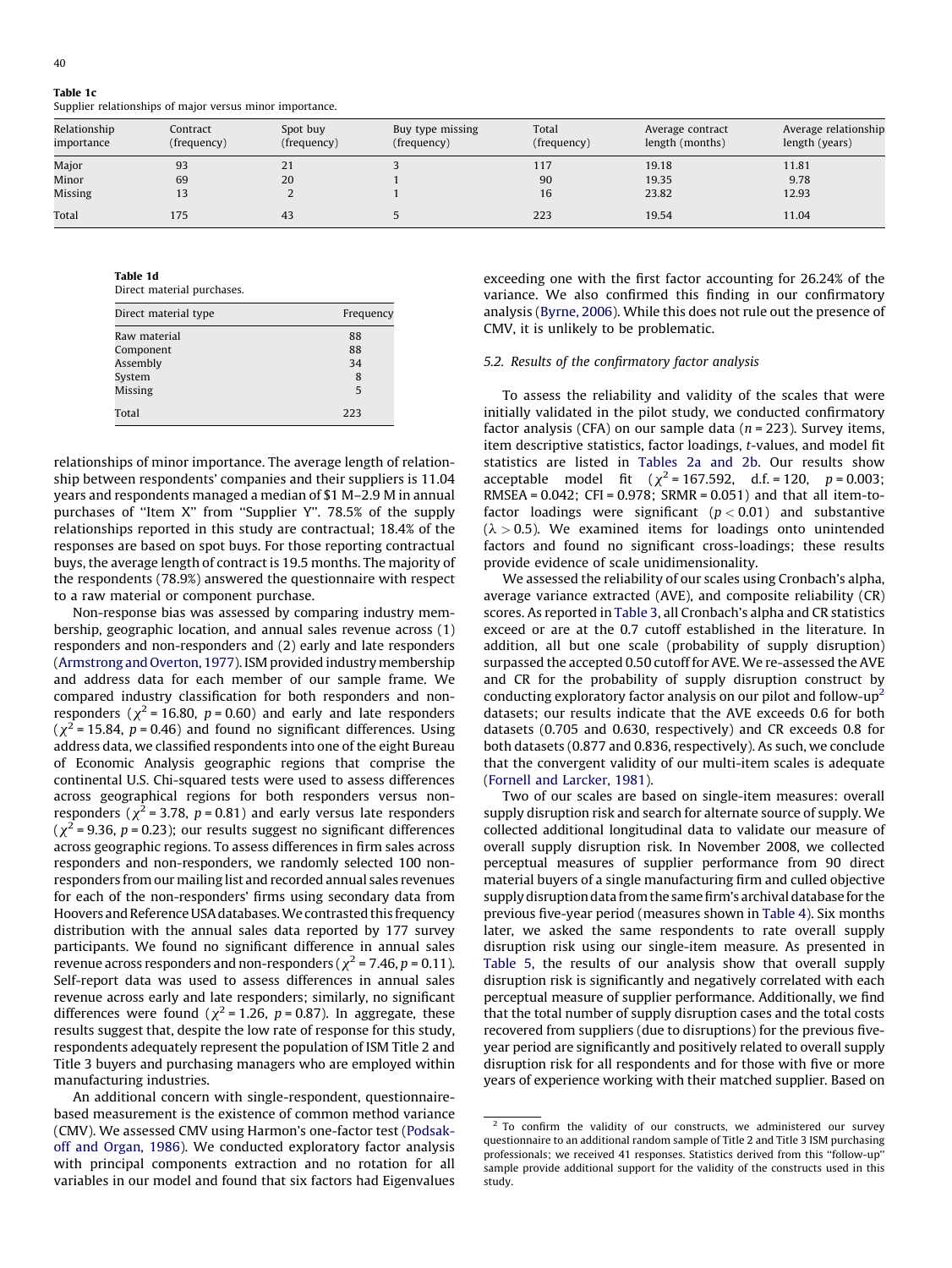<span id="page-8-0"></span>Survey items, item means, standard deviations, item loadings, and t-values from CFA for exogenous variables<sup>a</sup>.

|                          | Items (1, strongly disagree; 4, nuetral; 7, strongly agree)                                                                   | Mean | S.D. | Loading <sup>b</sup> | t-Value |
|--------------------------|-------------------------------------------------------------------------------------------------------------------------------|------|------|----------------------|---------|
|                          | Item customization                                                                                                            |      |      |                      |         |
| IC1                      | Item X is custom built for us                                                                                                 | 2.26 | 1.44 | 0.861                | 15.053  |
| IC $2$                   | We basically buy the same component that Supplier Y sells to other customers <sup>b</sup>                                     | 3.51 | 1.72 | 0.734                | 12.182  |
| IC <sub>3</sub>          | Item X is pretty much an "off-the-shelf" item <sup>c</sup>                                                                    | 4.13 | 1.70 | 0.901                | 16.030  |
| -                        | The specifications for Item X were substantially different from those of any other product that Supplier Y makes <sup>d</sup> |      |      |                      |         |
|                          | Technological uncertainty                                                                                                     |      |      |                      |         |
| TU1                      | Rapid changes in Item X's industry necessitate frequent product modifications                                                 | 2.83 | 1.57 | 0.638                | 9.389   |
| TU <sub>2</sub>          | Technology developments in Item X's industry are frequent                                                                     | 3.21 | 1.64 | 0.788                | 11.717  |
| TU3                      | Technology changes in Item X's industry provide major opportunities                                                           | 3.33 | 1.58 | 0.756                | 11.233  |
|                          | Item importance                                                                                                               |      |      |                      |         |
| II1                      | If our company ranked all purchased items in order of importance, Item X would be near the top of the list                    | 5.51 | 1.52 | 0.919                | 17.400  |
| II2                      | Compared to other items our company purchases, Item X is a high priority with our company's purchasing managers               | 5.38 | 1.64 | 0.912                | 17.179  |
| II3                      | Most other items that our company purchases are more important than Item $Xc$                                                 | 4.88 | 1.88 | 0.828                | 14.818  |
| $-$                      | Item X represents one of our company's essential purchases <sup>d</sup>                                                       |      |      |                      |         |
| $\overline{\phantom{a}}$ | Relative to other items that our company buys, Item X is of minor significance <sup>c,d</sup>                                 |      |      |                      |         |
| $-$                      | The purchase of Item X is critical to the success of our business <sup>d</sup>                                                |      |      |                      |         |
|                          | Market thinness                                                                                                               |      |      |                      |         |
| MT1                      | We could purchase Item X from several other vendors <sup>c</sup>                                                              | 2.93 | 1.80 | 0.686                | 10.577  |
| MT <sub>2</sub>          | Supplier Y is really the only supplier we could use for Item X                                                                | 2.44 | 1.63 | 0.884                | 14.140  |
| MT3                      | Supplier Y almost has a monopoly for Item X                                                                                   | 2.10 | 1.48 | 0.716                | 11.097  |
| $-$                      | The supply market for Item X is very competitive <sup>c,d</sup>                                                               |      |      |                      |         |
|                          | No other vendor has Supplier Y's capabilities <sup>d</sup>                                                                    |      |      |                      |         |

 $^{\rm a}$  Measurement model (includes all multi-item scales listed in Tables 2a and 2b) fit statistics:  $\chi^2$  = 167.592, d.f. = 120, p = 0.003;  $\chi^2/{\rm d.f.}$  = 1.397; GFI = 0.925; CFI = 0.978; TLI (NNFI) = 0.972; NFI = 0.928; RMSEA = 0.042; SRMR = 0.051.

Standardized coefficients; all loadings are significant at  $p < 0.001$ .

c Reverse-coded item; item measure reversed by subtracting response value from 8.

<sup>d</sup> Dropped after pilot study due to poor psychometric properties.

the results of our multi-method assessments, we conclude that our single-item measure of overall supply disruption risk is valid. We rely on the work of Kim et al. [\(2008\)](#page-12-0) to demonstrate the validity of our single item measure of search for alternate source of supply. In their study of the Japanese electronics industry, Kim et al. [\(2008,](#page-12-0) p. [97\)](#page-12-0) report that their item, ''We are actively seeking an alternative supplier for this part'', loads onto the search for alternative supplier construct at  $\lambda$  = 0.94. Given this near perfect loading, we adapted this single-item measure for our study.

Using the measurement model as a baseline, we tested the discriminant validity of our latent constructs by conducting a series of pair-wise tests; in these tests, the covariance between each pair of latent constructs was constrained to one. Then, using global  $\chi^2$  difference tests, we compared the fit of each constrained model to that of the baseline model ([Bollen,](#page-12-0) 1989). Each constrained model resulted in a significant  $\chi^2$  increase  $(p < 0.01)$  when compared the baseline model; the results of this analysis support the discriminant validity of our latent constructs. Also, we note that the inter-construct correlations and standard errors reported in [Table](#page-9-0) 3 similarly support the discriminant validity of our constructs.

# 5.3. Results of the structural model analysis

[Fig.](#page-10-0) 2 reports the estimation results for the structural model. The model fit statistics reported ( $\chi^2$  = 231.602, d.f. = 160, p = 0.000,

#### Table 2b

Survey items, item means, standard deviations, item loadings, and t-values from CFA for endogenous variables.

|                  | Items (1, strongly disagree; 4, nuetral; 7; strongly agree)                                                                   | Mean | S.D. | Loading <sup>a</sup> | t-Value |
|------------------|-------------------------------------------------------------------------------------------------------------------------------|------|------|----------------------|---------|
|                  | Probability of supply disruption                                                                                              |      |      |                      |         |
| PSD1             | It is highly unlikely that we will experience an interruption in the supply of Item X from Supplier $Y^c$                     | 2.90 | 1.38 | 0.735                | 9.786   |
| PSD <sub>2</sub> | There is a high probability that Supplier Y will fail to supply Item X to us                                                  | 2.44 | 1.28 | 0.570                | 7.788   |
| PSD <sub>3</sub> | We worry that Supplier Y may not supply Item X as specified within our purchase agreement                                     | 2.63 | 1.42 | 0.708                | 9.476   |
|                  | We are confident in Supplier Y's ability to supply Item X to us <sup>d</sup>                                                  |      |      |                      |         |
|                  | Magnitude of supply disruption                                                                                                |      |      |                      |         |
| MSD1             | An interruption in the supply of Item X from Supplier Y would have severe negative financial<br>consequences for our business | 4.92 | 1.76 | 0.905                | 17.349  |
| MSD <sub>2</sub> | Supplier Y's inability to supply Item X would jeopardize our business performance                                             | 4.81 | 1.80 | 0.959                | 19.173  |
| MSD3             | We would incur significant costs and/or losses in revenue if Supplier Y failed to supply Item X                               | 4.78 | 1.78 | 0.927                | 18.073  |
|                  | Without the supply of Item X from Supplier Y, we would be unable to meet our customer's demand <sup>d</sup>                   |      |      |                      |         |
| $-$              | Our relationships with our primary customers would be unaffected if Supplier Y failed to supply Item X <sup>c,d</sup>         |      |      |                      |         |
|                  | Overall supply disruption risk <sup>b</sup>                                                                                   |      |      |                      |         |
| OSR1             | Overall, the supply of Item X from Supplier Y is characterized by low levels of risk <sup><math>c</math></sup>                | 2.26 | 1.58 |                      |         |
|                  | Search for alternate source of supply <sup>b</sup>                                                                            |      |      |                      |         |
| SAS1             | We are actively seeking alternate sources of Item X                                                                           | 4.25 | 1.79 |                      |         |

rdized coefficients; all loadings are significant at  $p < 0.001$ .

**b** Single item scale.

Reverse-coded item; item measure reversed by subtracting response value from 8. c

<sup>d</sup> Dropped after pilot study due to poor psychometric properties.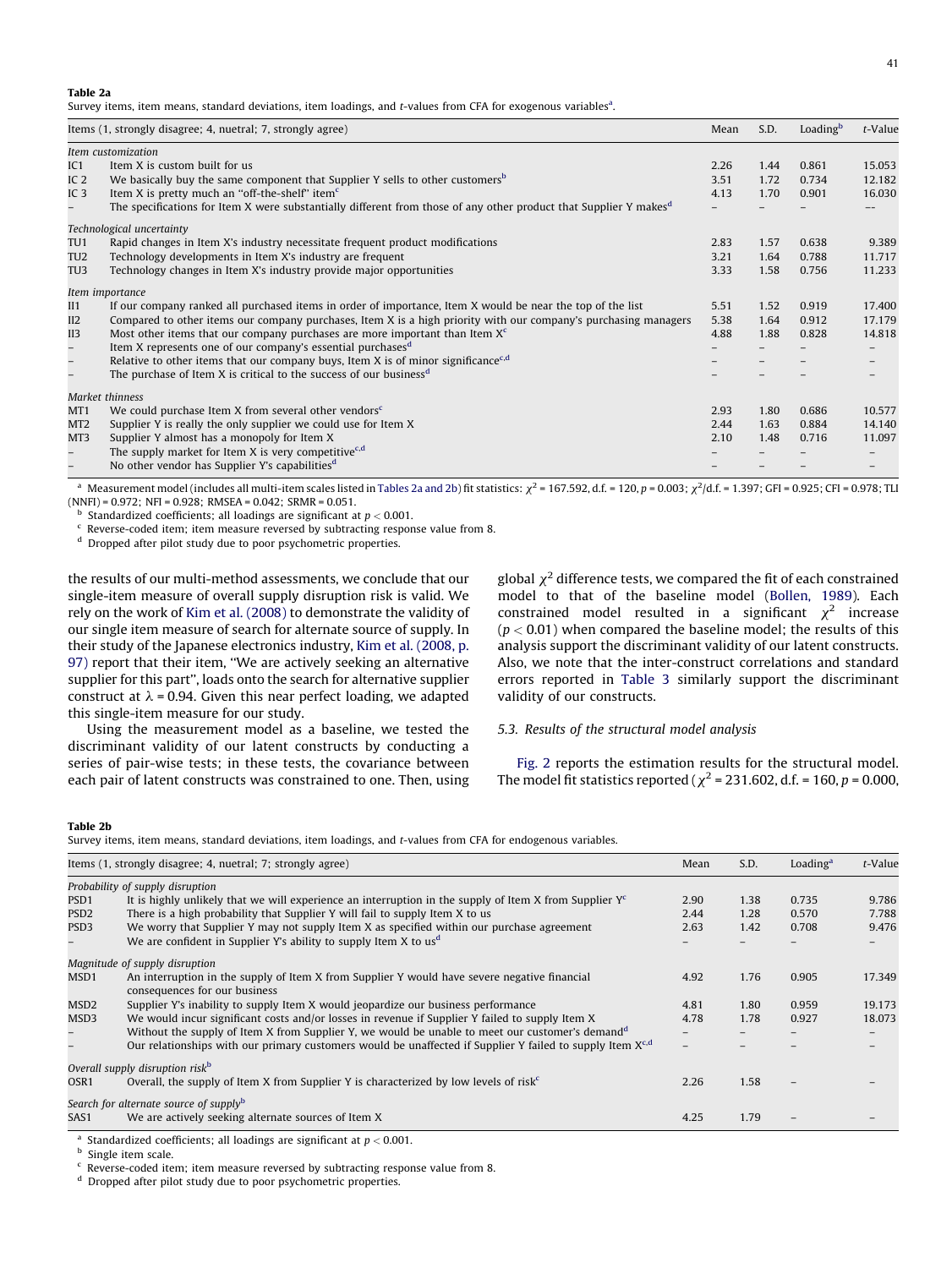<span id="page-9-0"></span>

| Fable |  |
|-------|--|
|       |  |

Inter-construct correlations (standard errors), average variance extracted, and scale reliabilities.

|         | Custom       | TecUnc                   | ItmImp            | MktThn                   | ProbSD            | MagSD                    | OvrlRsk                  | Cron $\alpha$            | <b>AVE</b> | C.R.            |
|---------|--------------|--------------------------|-------------------|--------------------------|-------------------|--------------------------|--------------------------|--------------------------|------------|-----------------|
| Custom  |              |                          |                   |                          |                   |                          |                          | 0.869                    | 0.697      | 0.869           |
| TecUnc  | 0.085(0.080) | $\overline{\phantom{0}}$ |                   | -                        | $\qquad \qquad -$ | $\overline{\phantom{m}}$ | -                        | 0.769                    | 0.533      | 0.769           |
| ItmImp  | 0.178(0.072) | 0.267(0.074)             | $\qquad \qquad -$ | -                        | $\qquad \qquad -$ | $\qquad \qquad -$        | $\qquad \qquad -$        | 0.911                    | 0.787      | 0.911           |
| MktThn  | 0.218(0.074) | 0.155(0.081)             | 0.198(0.073)      | $\overline{\phantom{m}}$ | $-$               | $\qquad \qquad -$        | $\overline{\phantom{m}}$ | 0.796                    | 0.588      | 0.796           |
| ProbSD  | 0.117(0.082) | 0.226(0.086)             | 0.013(0.082)      | 0.261(0.081)             | $\qquad \qquad -$ | $\qquad \qquad -$        | $\qquad \qquad -$        | 0.711                    | 0.455      | 0.711           |
| MagSD   | 0.327(0.066) | 0.313(0.071)             | 0.415(0.060)      | 0.335(0.067)             | 0.187(0.078)      | $\overline{\phantom{a}}$ | $\overline{\phantom{0}}$ | 0.950                    | 0.866      | 0.950           |
| OvrlRsk | 0.252(0.067) | 0.224(0.072)             | 0.157(0.068)      | 0.258(0.068)             | 0.468(0.065)      | 0.270(0.064)             | $\overline{\phantom{0}}$ |                          |            |                 |
| AltSrc  | 0.052(0.071) | 0.042(0.076)             | 0.254(0.065)      | 0.102(0.072)             | 0.129(0.077)      | 0.116(0.068)             | 0.194(0.065)             | $\overline{\phantom{m}}$ |            | $\qquad \qquad$ |

#### Table 4

Measures of supplier performance and supply disruption.

| Scales and associated indicators                                                 |
|----------------------------------------------------------------------------------|
| Supplier performance <sup>a</sup>                                                |
| Please indicate how Supplier Y's performance compares with your company's        |
| expectations for supplier performance for each of the following areas            |
| Price<br>SP <sub>1</sub>                                                         |
| SP <sub>2</sub><br>Conformance quality                                           |
| Delivery reliability<br>SP <sub>3</sub>                                          |
| Product technology<br>SP <sub>4</sub>                                            |
| Cost reduction/avoidance<br>SP <sub>5</sub>                                      |
| Total value<br>SP <sub>6</sub>                                                   |
| Number of supply disruptions                                                     |
| NSD1<br>Log of the total number of supply disruption cases that occurred over    |
| five-year period                                                                 |
| Number of supply disruptions                                                     |
| Log of the total cost of supply disruptions that occurred over five-year<br>CSD1 |
| period                                                                           |

<sup>a</sup> Response scale: 1, Falls Far Short; 4, Meets; 7, Far Exceeds.

RMSEA =  $0.045$ , CFI =  $0.968$ , SRMR =  $0.081$ ) generally satisfy the guidelines for fit established in the structural modeling literature (Hu and [Bentler,](#page-12-0) 1998, 1999). Overall, our model explains a substantive amount of the variance of overall supply disruption risk ( $R^2$  = 0.259), providing further evidence of the validity of our model of supply disruption risk.

The results of our statistical analyses provide support for eight of the nine hypothesized relationships in our proposed model. Our results indicate that both probability of supply disruption ( $\beta_{23}$ ) = 0.448,  $p < 0.001$ ) and magnitude of supply disruption ( $\beta_{24}$  = 0.189,  $p < 0.01$ ) have positive and statistically significant effects on overall supply disruption risk, providing support for [H1a](#page-4-0) and [H1b](#page-4-0).

Two of the three proposed antecedents of probability of supply disruption drawn from transaction cost economics and resource dependence theories have significant positive relationships. As shown in [Fig.](#page-10-0) 2, these antecedents explain 11.7% of the variance in the probability of supply disruption. Technological uncertainty ( $\gamma_{31}$  = 0.214,  $p < 0.01$ ) and market thinness ( $\gamma_{32}$  = 0.238,  $p < 0.01$ ) both show significant relationships providing support for [H2](#page-4-0) and [H4.](#page-4-0) These findings indicate that managers purchasing direct materials in thin supply markets or markets characterized by high levels of technological uncertainty perceive a greater likelihood that a supply disruption will occur. No relationship is found between customization and the probability of supply disruption  $g_{33}$  = 0.085,  $p > 0.1$ ), failing to support [H6.](#page-5-0) Based on these results, appears that the purchase of customized products does not rectly increase managers' expectations of the probability of pply disruptions.

The results of our analysis provide support for all of the pothesized antecedents of the magnitude of supply disruptions. echnological uncertainty ( $\gamma_{41}$  = 0.203,  $p < 0.01$ ), market thinness  $y_{42}$  = 0.218,  $p < 0.001$  ), item customization (  $y_{43}$  = 0.224,  $p < 0.001$  ), and item importance ( $\gamma_{44}$  = 0.311,  $p < 0.001$ ) all have positive and significant effects on managers' views of the magnitude of supply sruptions. These findings provide support for [H3](#page-4-0), [H5](#page-4-0), [H7](#page-5-0) and [H8.](#page-5-0) gether these findings suggest that both market and purchased em attributes affect the perceived impact of potential supply sruptions. The antecedents in the model explain 27.4% of the itriance in the magnitude of supply disruption.

Our analysis finds a positive and significant relationship  $(\beta_{12} = 0.192, p < 0.01)$  between overall supply disruption risk and search for alternate source of supply [\(H9](#page-5-0)). Our results show that overall supply disruption risk accounts for 3.7% of the variance in search for alternate source of supply. While this represents a significant but relatively low percentage of the variation, we note that this decision provides a rich context that facilitates our study of the risky decision-making process. Further, we acknowledge that buyers may adopt several other supply management tactics to mitigate risks associated with supply disruption.

As shown in [Fig.](#page-10-0) 2, we estimated two correlations that were exogenous to our causal model. The correlation between item customization and supply market thinness reflects the premise that customization is associated with artificially thin markets in which the buyer knowingly limits the number of suppliers that can immediately supply the customized materials [\(Cannon](#page-12-0) and [Perreault,](#page-12-0) 1999); as expected, this correlation is positive and significant ( $\varphi_{23}$  = 0.192,  $p < 0.01$ ). Similarly, the positive and significant correlation between item importance and item customization ( $\varphi_{34}$  = 0.145,  $p < 0.05$ ) accounts for the notion that customization is associated with the perceived importance of the purchased item for the buying firm.

Finally, we controlled for size (annual sales revenue) and supplier relationship importance (minor versus major importance). The statistical significance of the paths in our model was

# Table 5

Overall disruption supply risk item correlations<sup>a</sup>.

| Item | Statistic                 | Perceptual measures<br>All respondents |                 |                 |                 |                 |                   | Objective measures |                  |                                         |                  |
|------|---------------------------|----------------------------------------|-----------------|-----------------|-----------------|-----------------|-------------------|--------------------|------------------|-----------------------------------------|------------------|
|      |                           |                                        |                 |                 |                 |                 |                   | All respondents    |                  | Respondents with 5+<br>years experience |                  |
|      |                           | SP <sub>1</sub>                        | SP <sub>2</sub> | SP <sub>3</sub> | SP <sub>4</sub> | SP <sub>5</sub> | SP <sub>6</sub>   | NSD1               | CSD <sub>1</sub> | NSD <sub>1</sub>                        | CSD <sub>1</sub> |
| OSR1 | Corr.<br>$\boldsymbol{n}$ | $-0.37**$<br>90                        | $-0.18*$<br>90  | $-0.29**$<br>90 | $-0.20*$<br>89  | $-0.24**$<br>89 | $-0.16^{+}$<br>89 | $0.16^{+}$<br>82   | $0.18^{+}$<br>63 | $0.38*$<br>33                           | $0.27+$<br>26    |

<sup>a</sup> Correlation p-values:  $^{*}p \le 0.10$ ;  $^{*}p \le 0.05$ ;  $^{**}p \le 0.01$ .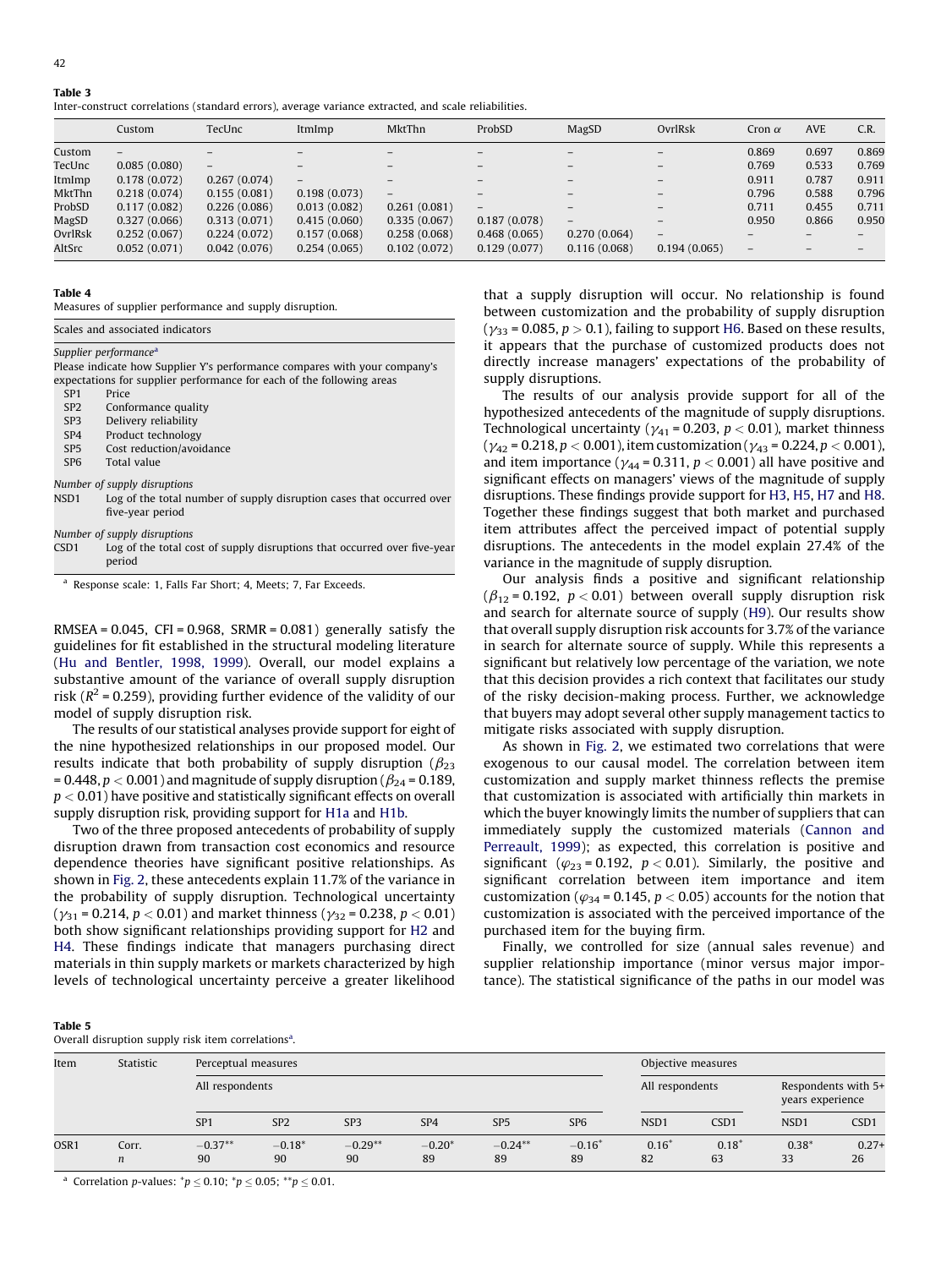<span id="page-10-0"></span>

<sup>a</sup> Model fit statistics:  $\chi^2 = 231.602$ , df = 160, p = .000;  $\chi^2$ /df = 1.448; GFI = .907; CFI = .968; TLI (NNFI) = .962; NFI = .905; RMSEA = .045; SRMR = .081 Regression weight p-values: \* denotes  $p \le 0.05$ ; \*\* denotes  $p \le 0.01$ ; \*\*\* denotes  $p \le 0.001$ 

Fig. 2. Structural model—standardized regression weights<sup>a,b</sup>.

**Fig. 2.** Structural model—standardized regression weights<sup>a.p</sup>.<br>ªModel fit statistics: χ² = 231.602, d.f. = 160, p = 0.000; χ²/d.f. = 1.448; GFI = 0.907; CFI = 0.968; TLI (NNFI) = 0.962; NFI = 0.905; RMSEA = 0.045; SRMR <sup>b</sup>Regression weight *p*-values:  $^{*}p \le 0.05$ ;  $^{**}p \le 0.01$ ;  $^{***}p \le 0.001$ .

not affected by these additional control variables. Therefore, we conclude that our findings are robust across firm sizes and supplier relationship types.

#### 6. Discussion and conclusions

Our research demonstrates the central role that representations of risk play in the risky decision-making process. Further insights into the role of risk representations may be gained by contrasting our theoretical model with alternate models in which the probability and magnitude of supply disruption constructs (Representation 1 in [Fig.](#page-3-0) 1) and the overall supply disruption risk construct (Representa-tion 2 in [Fig.](#page-3-0) 1) are omitted. In our first post hoc analysis, we omit the probability and magnitude of supply disruption constructs and assess the direct effects of supply environment on overall supply disruption risk. As shown in Table 6, technological uncertainty, market thinness, item customization, and item importance directly account for just 12.2% of the variance in overall supply disruption risk, representing a 52.9% reduction in explained variance compared to the theoretical model. As such, the inclusion of probability and magnitude of supply disruption in our model enhances our ability to

#### Table 6

Alternate structural models-estimation results<sup>a</sup>.

| Independent variables                                             | Dependent variables                           |                                             |  |  |  |  |
|-------------------------------------------------------------------|-----------------------------------------------|---------------------------------------------|--|--|--|--|
|                                                                   | Model 1:<br>overall supply<br>disruption risk | Model 2: search for<br>alternative supplier |  |  |  |  |
| Technological uncertainty                                         | $0.175***$                                    |                                             |  |  |  |  |
| Market thinness                                                   | $0.188**$                                     |                                             |  |  |  |  |
| Item customization                                                | $0.191**$                                     |                                             |  |  |  |  |
| Item importance                                                   | 0.055                                         |                                             |  |  |  |  |
| Probability of supply disruption                                  |                                               | $0.113^{+}$                                 |  |  |  |  |
| Magnitude of supply disruption<br>Overall supply disruption risk  |                                               | $0.100^{+}$                                 |  |  |  |  |
| Coefficient of determination $(R^2)$<br>Percent decrease in $R^2$ | 0.122<br>52.9%                                | 0.023<br>37.8%                              |  |  |  |  |

<sup>a</sup> Regression weight *p*-values:  $^{*}p \le 0.10$ ;  $^{*}p \le 0.05$ ;  $^{*}p \le 0.01$ .

explain overall supply disruption risk. We find a similar result when we omit overall supply disruption risk and analyze the direct effect of magnitude and probability of supply disruption on buyers' decisions to search for alternate sources of supply. The results in Table 6 show that probability and magnitude of disruption explain substantively less variation in search for alternate source of supply as compared to overall supply disruption risk ( $\Delta R^2$  = -37.8%). When generalized, the results of our post hoc analyses provide strong empirical support for the inclusion of magnitude of loss, probability of loss, and overall risk within Yates and Stone's [\(1992b\)](#page-13-0) model of risky decision-making.

The relative effect size of the standardized regression coefficients provides new insights as to how magnitude and probability affect perceptions of overall risk. In contrast to March and [Shapira](#page-12-0) [\(1987\)](#page-12-0) and [Shapira](#page-12-0) (1995), we find that probability of supply disruption ( $\beta_{12}$  = 0.448) has more than twice the effect on overall supply disruption risk than magnitude of supply disruption  $(\beta_{13} = 0.189)$ . Whereas banking executives studied by [March](#page-12-0) and [Shapira](#page-12-0) (1987) tended to focus on magnitude when assessing risk, buyers and purchasing managers appear to place greater emphasis on probability when forming their perceptions of overall supply disruption risk. We offer two possible explanations for these seemingly contrary findings. First, March and [Shapira](#page-12-0) (1987) suggest that executives focus on upside opportunity (magnitude) because they believe that they can effectively manage probabilities in their favor. Conversely, buyers and purchasing managers are largely focused on minimizing supply disruptions because any disruption has negative cost implications for the buying firm. Second, the contrast in views of risk may be attributable to the level of position that respondents hold. Whereas executives tend to be well compensated for taking large risks and managing these risks successfully (March and [Shapira,](#page-12-0) 1987), buyers hold much less authority and are primarily responsible for ensuring the smooth flow of direct materials from the supply base ([Corey,](#page-12-0) 1978).

Our empirical findings also lend new insights into the definition of overall supply disruption risk. [Zsidisin](#page-13-0) (2003, p. 222) defines supply risk as ''the probability of an incident associated with inbound supply from individual supply failures or the supply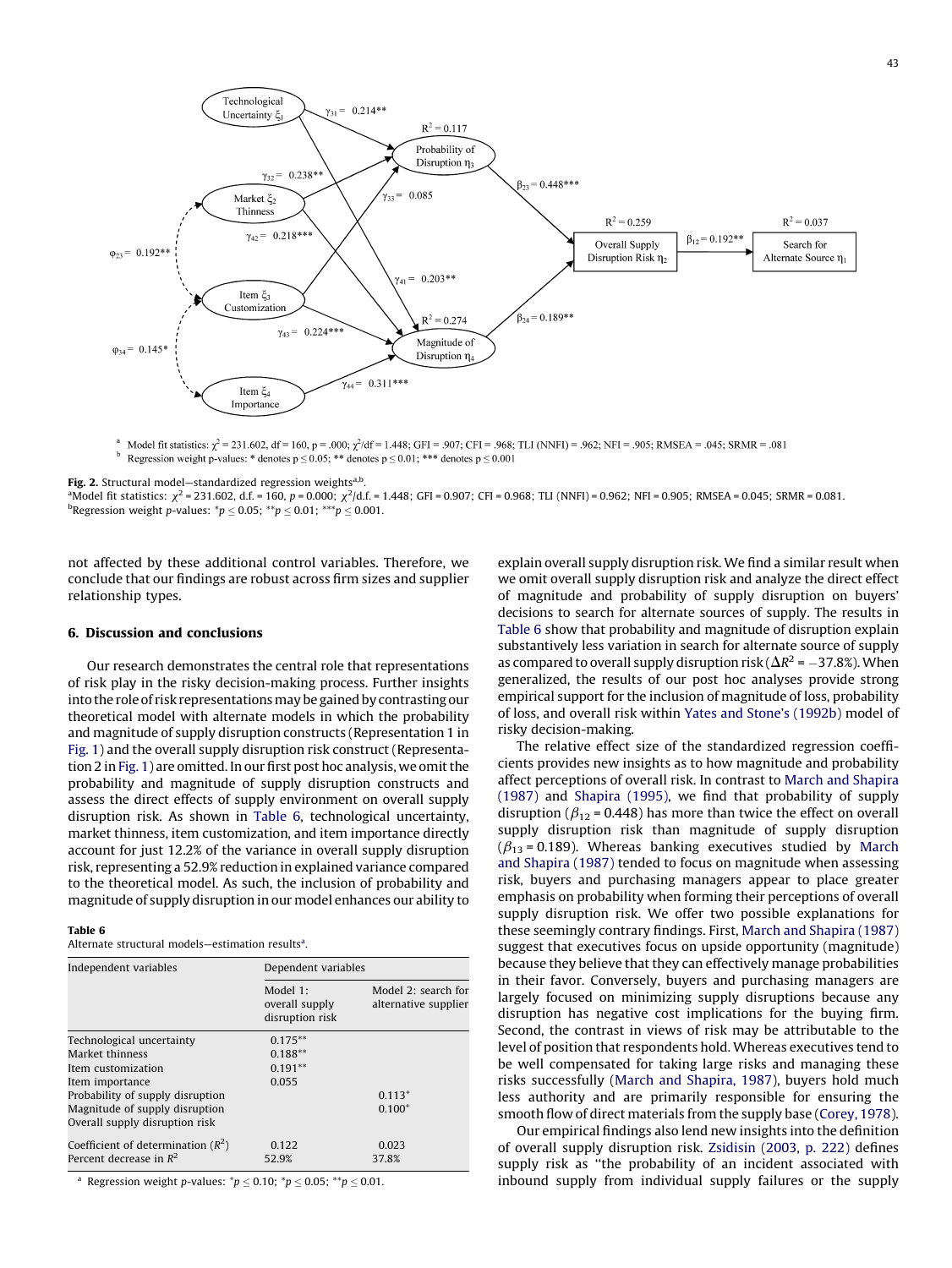market occurring, in which its outcomes result in the inability of the purchasing firm to meet customer demand or cause threats to consumer life and safety''. Importantly, several recent supply chain management studies have adopted this definition ([Choi](#page-12-0) and [Krause,](#page-12-0) 2006; Cooper et al., 2006; Kull and Closs, 2008; Neiger et al., in [press](#page-12-0)). However, our results suggest that this definition portrays an incomplete view of supply risk. While probability of supply disruption plays a primary role in the formation of overall supply risk perceptions, we also note that magnitude of supply disruption is a significant determinant. As such, results from our study serve to caution future researchers from adopting conceptualizations of supply disruption risk that include only the probability or the magnitude of a supply disruption.

Examination of the direct and indirect effects on representations of risk provides several interesting findings. First, we note that item customization and item importance affect the magnitude of supply disruption only. This finding provides further support for the inclusion of both the probability and magnitude of supply disruption constructs in future studies of supply disruption risk. For, if magnitude was omitted from this study, we would not capture the full effects of these purchased item attributes on overall supply disruption risk. Second, product and market factors have differing effects on the probability and magnitude of supply disruption. Contrary to classical risk literature, our results support the treatment of probability and magnitude as independent constructs. Third, we find that the total indirect effect of market thinness (0.148) and technological uncertainty (0.134) on overall supply disruption risk is much greater than that of item importance (0.059) and item customization (0.042). This finding indicates that buyers' perceptions of overall supply disruption risk increase substantially as their influence over specific attributes of the exchange decreases. For example, the level of customization is well within the control of the buying firm. However, aside from direct investment in productive resources, buyers have little immediate control over supply market thinness. Similar analogies can be drawn regarding technological uncertainty and item importance. This finding suggests that it may be particularly important for firms to invest in new supplier development and joint product development capabilities to mitigate external sources of supply disruption risk such as market thinness and technological uncertainty.

Contrary to our expectations, we find that the relationship between item customization and probability of loss is positive but not statistically significant. To explore this unexpected finding, we re-specified our theoretical model by (1) including a causal path between item customization and market thinness and (2) removing the corresponding exogenous correlation. Our exploratory findings indicate that market thinness fully mediates the relationship between item customization and probability of supply disruption. This finding suggests that transaction-specific investments which support sales of customized items impose higher switching costs to buyers, limiting the number of alternate sources of supply readily available to the buyer. As such, buyers create selfimposed thin supply markets by purchasing customized direct materials that require suppliers' specialized investment.

Results from this study inform managerial practice in several important ways. First, our process model of risky decision-making may inform organizational policy. Our research shows that direct material buyers' decisions are driven by their perception of overall supply disruption risk. Organizations may foster improved decision-making by implementing purchasing policies and procedures that facilitate buyers' translation of objective supplier performance data into accurate risk assessments. Second, our findings suggest the importance of associating attributes of exchange with specific representations of risk. Different exchange attributes may affect representations of probability and magnitude of supply disruption in different ways. Third, whereas previous

conceptual research has focused on the role of disasters, terrorist attacks, and strikes, our study draws attention to the importance of considering exchange attributes as drivers of supply disruption risk. Finally, we provide validated measures to assess magnitude and probability of supply disruption; in addition to facilitating risk assessment, these measures may guide supplier segmentation ([Kraljic,](#page-12-0) 1983) and portfolio approaches to supply base management (Wagner and [Johnson,](#page-13-0) 2004).

While our study has important implications, it is subject to limitations. Due to the use of single respondents to capture our perceptual measures, the possibility of common method bias exists. However, our analysis suggests that the actual effect attributable to this potential bias is minimal. Second, the low response rate creates the possibility that our sample is not representative of a broader population of U.S. purchasing managers. While our tests did not indicate a significant difference between responders and nonresponders, the generalizations made from our results must be viewed in light of this potential limitation.

Despite these limitations, findings from this study may provide a useful platform for future research. To establish the generalizability of Yates and Stone's model of risky decision-making, future research may consider the role of magnitude of loss, probability of loss, and overall risk in other contexts such as new product development and strategic investment settings. Such studies may be particularly important because, unlike supply disruption risk, these contexts offer the possibility to study decisions that involve potential gains as well as losses. Additionally, risk research that examines other types of decisions may study perceptions of respondents in other professions (e.g., engineers or accountants) and levels of the organization (e.g., executives).

At a more detailed level, our behavioral model of supply disruption risk may be refined by considering additional factors that may influence perceptions of magnitude of supply disruption, probability of supply disruption, and overall supply disruption risk. Further insights may be gained by studying how referent outcomes or aspiration levels [\(Lopes,](#page-12-0) 1987) interact with individuals' judgments of probability and magnitude of supply disruption to affect views of overall supply disruption risk. Additional psychological factors, such as age, education, expertise, experience, cognitive ability, mood, recency of disruption, risk preference, problem framing, and prior success, may affect buyers' assessments of risk (Sitkin and Pablo, 1992). Study of these behavioral factors may facilitate improved design of organizational structure and infrastructure that supports the risky decision-making process.

The supply chain management literature identifies several factors that may also impact perceptions of supply disruption risk. While the influence of product and supplier factors were empirically examined within the context of our study, several others warrant attention in future research. For example, [Sheffi](#page-12-0) and Rice [\(2005\)](#page-12-0) consider several external hazards such as strikes (e.g., US West Coast longshoremen strike), natural disasters, outbreak of disease, and terrorist attacks in their discussion of risk assessment and mitigation. Other research highlights the role of density of the supply network [\(Craighead](#page-12-0) et al., 2007), complexity of the supply network (Choi and [Krause,](#page-12-0) 2006), supplier performance [\(Spekman](#page-13-0) and Davis, 2004), supplier shutdowns due to strikes, fires, financial distress, or sabotage ([Sheffi](#page-12-0) and Rice, [2005\)](#page-12-0), and shipping distance. Further, factors related to supply network complexity, such as geopolitical, natural, or socio-cultural factors may also contribute to supply disruption risk (e.g., [Juttner,](#page-12-0) [2005\)](#page-12-0). The simultaneous consideration of these drivers of supply disruption risk and their interactions (e.g., the interaction of natural disasters and density of supply network) may lend new insight into how particular disruption events affect perceptions.

Another rich avenue for future scientific investigation involves the examination of risk mitigation strategies. While our model of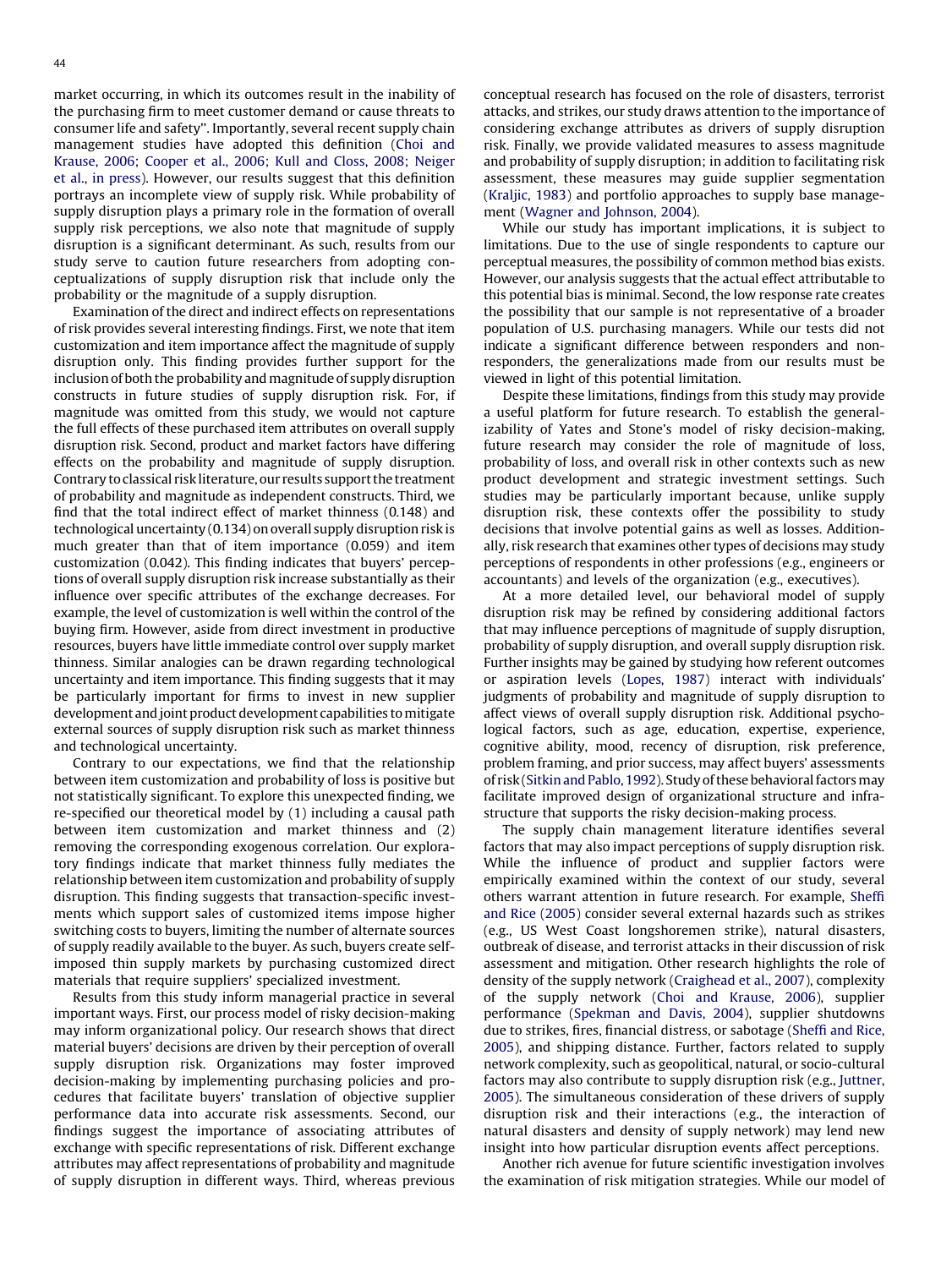<span id="page-12-0"></span>overall supply disruption risk does not focus on risk mitigation strategies, it does advance a context in which the conditional effectiveness of risk reducing activities may be studied. Previous research suggests that the number of suppliers for a particular purchased product, the size and location of inventory within the supply chain (Kull and Closs, 2008), use of early supplier involvement practices (Petersen et al., 2005), the adoption of specific supplier selection criteria [\(Talluri](#page-13-0) et al., 2006), the development of existing or new suppliers (Krause, 1999), and integration of logistical transportation and information systems (Kaynak and Hartley, 2006) may attenuate supply disruption risk. Additional risk mitigation tactics include: (1) contingency planning (Sheffi and Rice, 2005), (2) suppliers' investments in flexible manufacturing, back-up systems, and spare capacity, (3) buyer's investments in in-house manufacturing capabilities, and (4) buyer's and supplier's joint investment in the development of relational norms. Future research should operationalize these mitigation strategies and examine their influence on buyers' perceptions of magnitude of supply disruption, probability of supply disruption, and overall supply disruption risk with respect to the relationships shown in our model.

# References

- Anderson, E., Weitz, B., 1989. Determinants of continuity in conventional industrial channel dyads. Marketing Science 8 (4), 310–323.
- Armstrong, J.S., Overton, T.S., 1977. Estimating nonresponse bias in mail surveys. Journal of Marketing Research 14 (3), 396–402.
- Auster, E.R., 1992. The relationship of industry evolution to patterns of technological linkages, joint ventures, and direct investment between U.S. and Japanese firms. Management Science 17 (3), 1–25.
- Baird, I.S., Thomas, H., 1985. Toward a contingency model of strategic risk taking. Academy of Management Review 10 (2), 230–243.
- Bensaou, M., Anderson, E., 1999. Buyer–supplier relations in industrial markets: when do buyers risk making idiosyncratic investments. Organizational Science 10 (4), 460–481.
- Bollen, K.A., 1989. Structural Equations with Latent Variables. Wiley, New York.
- Byrne, B.M., 2006. Structural Equation Modeling with EQS, 2nd ed. Lawrence Erlbaum Associates, Mahwah, NJ.
- Cannon, J.P., Perreault, W.D., 1999. Buyer–seller relationships in business markets. Journal of Marketing Research 36 (4), 439–460.
- Choi, T.Y., Krause, D.R., 2006. The supply base and its complexity: implications for transaction cost, risks, responsiveness, and innovation. Journal of Operations Management 24 (5), 637–652.
- Churchill Jr., G.A., 1979. Measure and construct validity studies. Journal of Market-
- ing Research 16 (1), 64–73. Clark, K.B., Fujimoto, T., 1990. The power of product integrity. Harvard Business Review (November–December), 107–118.
- Cooper, M.J., Wakefield, K.L., Tanner, J.F., 2006. Industrial buyers' risk aversion and channel selection. Journal of Business Research 59 (6), 653–661.
- Corey, E.R., 1978. Procurement management, strategy, organization and decisionmaking. CBI Publishing Company, Boston.
- Cox, D.F., Rich, S.U., 1964. Perceived risk and consumer decision-making—the case of telephone shopping. Journal of Marketing Research 1 (4), 32–39.
- Craighead, C.W., Blackhurst, J., Rungtusanatham, M.J., Handfield, R.B., 2007. The severity of supply chain disruptions: design characteristics and mitigation capabilities. Decision Sciences 38 (1), 131–156.
- Cunningham, S.M., 1967. The Major Determinants of Perceived Risk. Harvard University, Boston.
- Dash, J.F., Schiffman, L.G., Berenson, C., 1976. Risk- and personality-related dimensions of store choice. Journal of Marketing 40 (1), 32–39.
- Dowling, G.R., Staelin, R., 1994. A model of perceived risk and intended riskhandling activity. Journal of Consumer Research 21 (1), 119–134.
- Dyer, J.H., Singh, H., 1998. The relational view: cooperative strategy and sources of interorganizational competitive advantage. Academy of Management Review 23 (4), 660–679.
- Fischhoff, B., 1992. Risk taking: a developmental perspective. In: Yates, J.F. (Ed.), Risktaking Behaviour. John Wiley & Sons, New York, pp. 133–162.
- Fornell, C., Larcker, D.F., 1981. Evaluating structural equation models with unobservable variables and measurement error. Journal of Marketing Research 18 (1), 39–50.
- Gassenheimer, J.B., Monolis, C., 2001. The influence of product customization and supplier selection on future intentions: the mediating effects of salesperson and organizational trust. Journal of Managerial Issues 13 (4), 418–435.
- Grover, V., Malhotra, M.K., 2003. Transaction cost framework in operations and supply chain management research: theory and measurement. Journal of Operations Management 21 (4), 457–473.
- Hahn, C.K., Kim, K.H., Kim, J.S., 1986. Costs of competition: implications for purchasing strategy. Journal of Purchasing and Materials Management 22 (3), 2–7.
- Hallen, L., Johanson, J., Seyed-Mohamed, N., 1991. Inter-firm adaptation in business relationships. Journal of Marketing 55 (2), 29–37.
- Hegde, V.G., Kekre, S., Rajiv, S., Tadikamalla, P.R., 2005. Customization: impact on product and process performance. Production and Operations Management 14 (4), 388–399.
- Hendricks, K.B., Singhal, V.R., 2003. The effect of supply chain glitches on shareholder wealth. Journal of Operations Management 21 (5), 501–522.
- Hendricks, K.B., Singhal, V.R., 2005a. Supply chain glitches and operating performance. Management Science 51 (5), 695–711.
- Hendricks, K.B., Singhal, V.R., 2005b. An empirical analysis of the effect of supply chain disruptions on long-run stock price performance and equity risk of the firm. Production and Operations Management 14 (1), 35–52.
- Hu, L.T., Bentler, P.M., 1998. Fit indices in covariance structure modeling: sensitivity to underparameterized model misspecification. Psychological Methods 3 (4), 424–453.
- Hu, L.T., Bentler, P.M., 1999. Cutoff criteria for fit indexes in covariance structure analysis: conventional criteria versus new alternatives. Structural Equation Modeling 6 (1), 1–55.
- Johnston, W.J., Lewin, J.E., 1996. Organizational buying behavior: toward an integrative framework. Journal of Business Research 35, 1–15.
- Juttner, U., 2005. Supply chain risk management: understanding the business requirements from a practitioner perspective. The International Journal of Logistics Management 16 (1), 120–141.
- Kahneman, D., Tversky, A., 1979. Prospect theory: an analysis of decision under risk. Econometrica 47 (2), 263–291.
- Kaplan, S., Garrick, B.J., 1981. On the quantitative definition of risk. Risk Analysis 1 (1), 11–27.
- Kaplan, L.B., Szybillo, G.J., Jacoby, J., 1974. Components of perceived risk in product purchase. Journal of Applied Psychology 59 (3), 287–291.
- Kaynak, H., Hartley, J.L., 2006. Using replication research for just-in-time purchasing construct development. Journal of Operations Management 24 (6), 868–892.
- Kim, S.K., Yamada, T., Kim, H., 2008. Search for alternatives and collaboration with incumbents: two-sided sourcing behavior in business markets. Decision Sciences 39 (1), 85–114.
- Kleindorfer, P., Saad, G., 2005. Managing disruption risks in supply chains. Production and Operations Management 14 (1), 53–68.
- Kogan, N., Wallach, M.A., 1964. Risk Taking: A Study in Cognition and Personality. Holt, Rinehart and Winston, New York.
- Kraljic, P., 1983. Purchasing must become supply management. Harvard Business Review (September–October), 109–117.
- Krause, D.R., 1999. The antecedents of buying firms' efforts to improve suppliers. Journal of Operations Management 17 (2), 205–224.
- Kull, T., Closs, D., 2008. The risk of second-tier supplier failures in serial supply chains: implications for order policies and distributor autonomy. European Journal of Operational Research 186 (3), 1158–1174.
- Lazzarini, S.G., Claro, D.P., Mesquita, L.F., 2008. Buyer–supplier and supplier–supplier alliances: do they reinforce or undermine one another? Journal of Management Studies 45 (3), 561–584.
- Lopes, L.L., 1987. Between hope and fear: the psychology of risk. In: Berkowitz, L. (Ed.), Advances in Experimental Social Psychology, vol. 20. Academic Press, New York, pp. 255–295.
- Mao, J.C.T., 1970. Survey of capital budgeting: theory and practice. Journal of Finance 25 (2), 349–360.
- McNamara, G., Bromiley, P., 1999. Risk and return in organizational decision making. Academy of Management Journal 42 (3), 330–339.
- March, J.G., Shapira, Z., 1987. Managerial perspectives on risk and risk taking. Management Science 33 (11), 1404–1418.
- Mintzberg, H., 1978. Patterns in strategy formation. Management Science 24 (9), 934–948.
- Mitchell, V.-W., 1999. Consumer risk perception: conceptualizations and models. European Journal of Marketing 33 (1/2), 163–195.
- Neiger, D., Rotaru, K., Churilov, L., in press. Supply chain risk identification with value-focused process engineering. Journal of Operations Management, 1–15. Perdue, B.C., Summers, J.O., 1991. Purchasing agents' use of negotiation strategies.
- Journal of Marketing Research 28 (2), 175–189. Peter, J.P., Ryan, M.J., 1976. An investigation of perceived risk at the brand level.
- Journal of Marketing Research 13 (2), 184–188. Petersen, K.J., Handfield, R.B., Ragatz, G.L., 2003. A model of supplier integration into new product development. Journal of Product Innovation Management 20, 284–299.
- Petersen, K.J., Handfield, R.B., Ragatz, G.L., 2005. Supplier integration into new product development: coordinating product, process and supply chain design. Journal of Operations Management 23 (3–4), 371–388.
- Pfeffer, J., Salancik, G.R., 1978. The External Control of Organizations. Harper and Row, New York.
- Podsakoff, P.M., Organ, D.W., 1986. Self-reports in organizational research: problems and prospects. Journal of Management 12 (4), 531–544.
- Qualls, W.J., Puto, C.P., 1989. Organizational climate and decision framing: an integrated approach to analyzing industrial buying decisions. Journal of Marketing Research 26 (May), 179–192.
- Scott Jr., D.F., Petty, J.W., 1984. Capital budgeting practices in large American firms: a retrospective analysis and synthesis. Financial Review 19 (1), 111–123.
- Shapira, Z., 1995. Risk Taking: A Managerial Perspective. Russel Sage Foundation, New York.
- Sheffi, Y., Rice Jr., J., 2005. A supply chain view of the resilient enterprise. MIT Sloan Management Review 47 (1), 41–48.